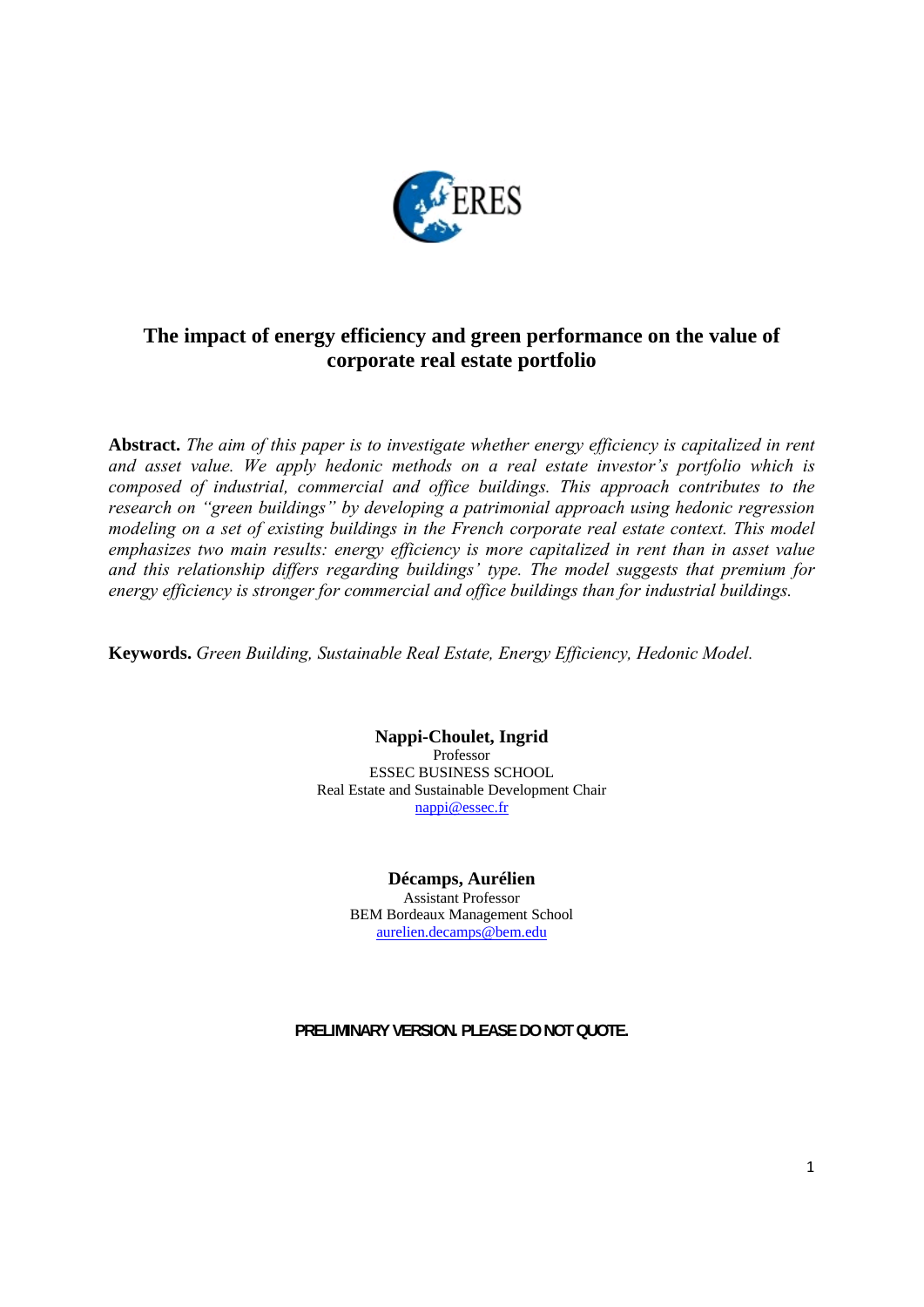#### **Introduction**

This article investigates the impact of energy efficiency on the economic value of existing buildings in a real estate investor's portfolio. Sustainability is becoming a major issue for real estate sector, as building and associate activities are approximately responsible for 30% of greenhouse gas emissions (Royal Institution of Chartered Surveyors, RICS 2005). The improvement of sustainability in real estate is largely supported by a reinforced regulation such as the *"Grenelle de l'Environnement"* in France and the emergence of rating systems which certifies buildings for sustainability such as the Environmental Protection Agency's *Energy-Star* or the label of the U.S. Green Building Council "*LEED*", the *BREEAM* label in the U.K. or the *H.Q.E* and *H.P.E* labels in France. However, the diffusion of sustainable principles also allowed the actors to consider the potential value created by sustainable buildings in a context of *corporate social responsibility* (Waddock and Graves 1997; Pivo and Fisher, 2010). Following this, a body of research studying "green buildings" has emerged.

The potential value of green buildings is generally attributed to attractiveness for occupiers due to energy efficiency, productivity, employees' well-being, potential gains on tax and other incentives, "socially responsible" image (Kats 2003; Robinson 2005; Yudelson 2007; Ellison et al. 2007; Eichholtz et al. 2010a); and decreased risk for investors due to less obsolescence (Sayce et al. 2004; Lorenz and Lützkendorf 2008; McNamara 2008). A growing number of empirical works demonstrate that these advantages can turn into rental premium, higher occupancy rates and thus higher asset values (Miller et al. 2008; Dermisi 2009; Fuerst and McAllister 2009 and 2011; Eichholtz et al. 2010a and b; Wiley et al. 2010). These works concern mainly U.S. buildings from the *CoStar* database which are certified *Energy-Star* or *LEED* and use hedonic regression modelling to estimate the impact of green labels on rent and sales prices.

The aim of this article is to contribute to the growing literature on "green buildings". Most of the contributions in this literature deal with recent buildings that are certified for sustainable performance and concern mainly U.S., U.K. and Australia which represent 75 % of academic publications (Sayce et al. 2010). This highlights the interest to study the potential valuation of sustainable practices for existing buildings. A fundamental contribution of this paper is to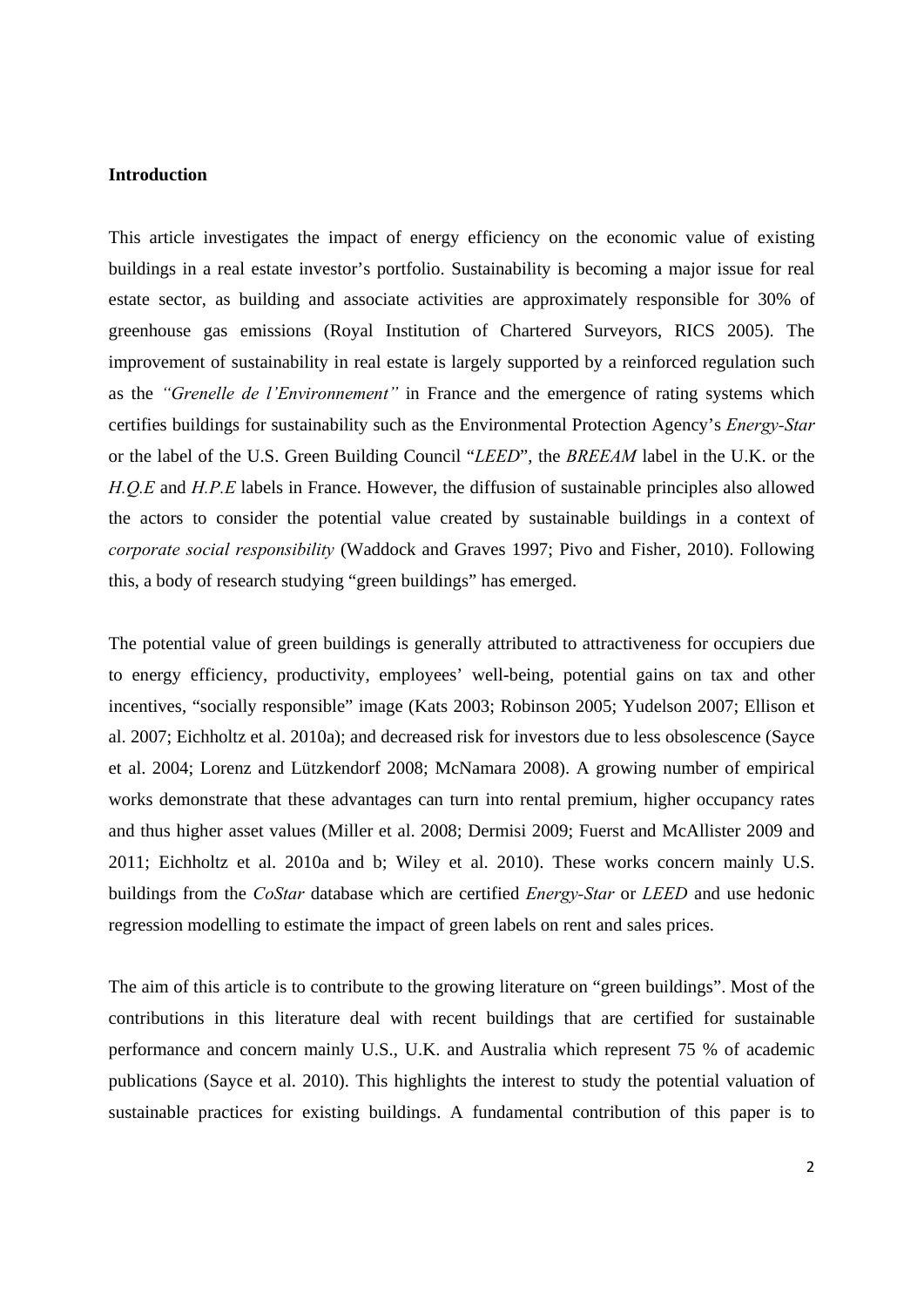develop a patrimonial approach using hedonic methods on a set of existing buildings in the French context where studies on green buildings valuation remain scarce. This approach is supported by a research convention which allows us to have access to a real estate investor portfolio including data on energy efficiency. The data come from the portfolio of *Poste Immo*: the landholding trust which optimises, develops, manages and maintains real estate assets of the French Post Office operator (*La Poste*).We thus investigate the potential valuation of green performance (energy consumption) into rent and asset value on a portfolio of existing buildings using hedonic regression modeling. This approach also allows us to overcome the lack of data available in the French context concerning office buildings certified *H.Q.E* or *H.P.E* for sustainable performance. The results of the model emphasize a positive impact of energy efficiency which is capitalized into rent and asset value. This effect seems stronger for rent than for asset value and differs regarding buildings' type.

The article is structured as follows: first section describes the theoretical and empirical background on green buildings; second section presents the method by describing the dataset and the specification of the hedonic model; the results are discussed in the third section; finally, the fourth section concludes.

#### **Background**

Sustainable development and climate change issues have become a major concern for the real estate sector. In the context of corporate real estate, sustainable principles emerged with the reinforcement of regulation constraint such as the *"Grenelle de l'Environnement"* in France.

However, as pointed by Eichholtz, Kok and Quigley (2010b), sustainability concerns methods of production as well as qualities of consumption and attributes of capital investment, it thus "reflects popular concern for environmental preservation, but it may also reflects changes in tastes among consumers and investors". This is particularly true for corporate real estate in a context of *corporate social responsibility* (Waddock and Graves 1997; Pivo and Fisher 2010) as a new business model expressing the companies' willingness to embrace sustainable principles. The diffusion of sustainable development allowed the actors to consider the potential value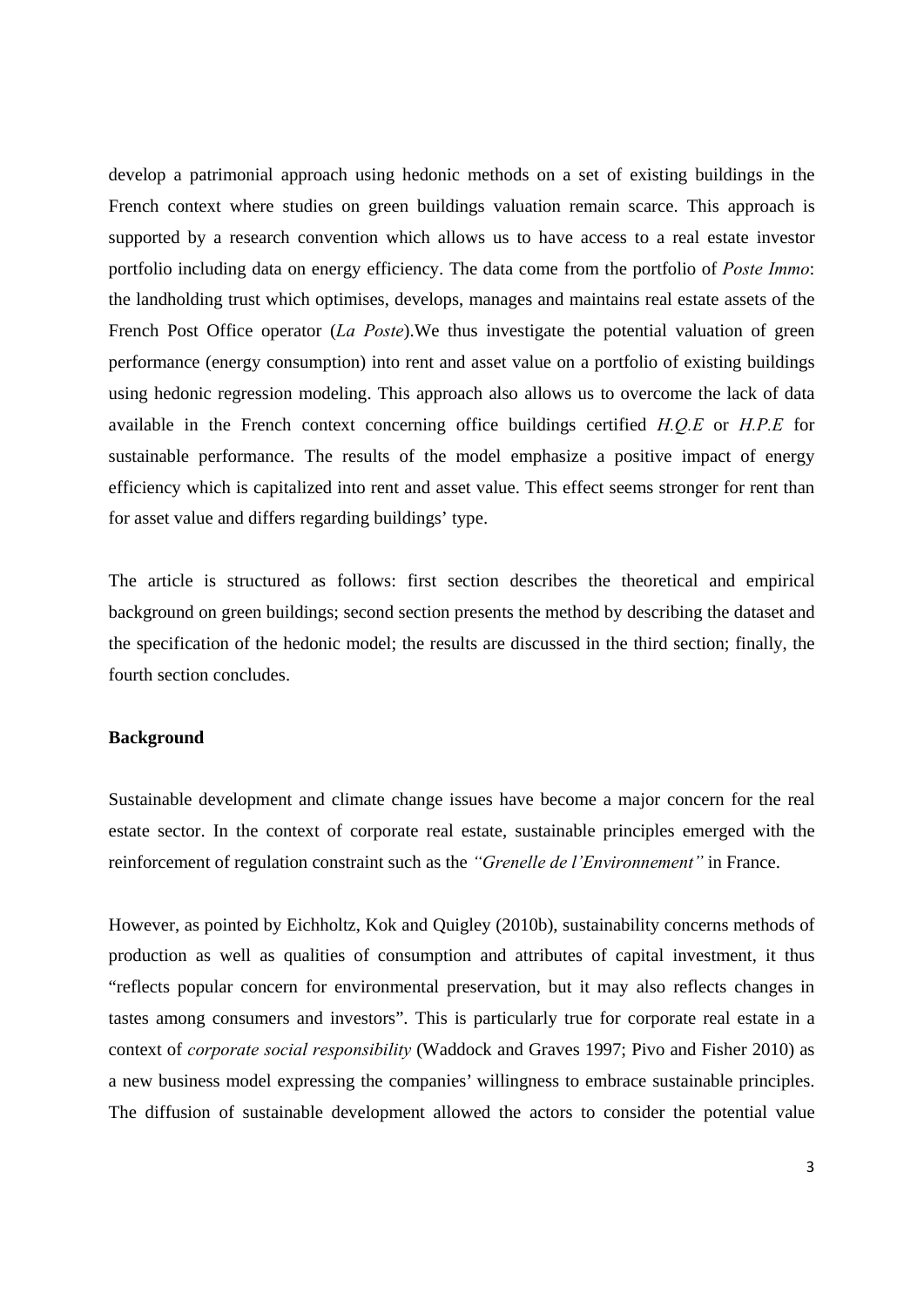created by environmental performance of buildings, defined in the literature by the notion of "green value". Sustainable performances of buildings are expected to improve attractiveness and to increase value.

This improvement of actor's interest about green value is largely supported by the development of rating systems which certify buildings for sustainability and environmental performance. In the U.S. buildings are certified "*EnergyStar*" for energy efficiency by a joint program of the Environmental Protection Agency (EPA) and the U.S. Department of Energy. According to Wiley, Benefield and Johnson (2010) 4,100 buildings earned the EPA's *Energy Star* by the end of 2007, including 1,500 office buildings. Buildings are also certified for sustainability by the U.S. Green Building Council (USGBC): Leadership in Energy and Environmental Design, "*LEED*". The *LEED* certification aims at encouraging the adoption of sustainable building practices by promoting a whole-building approach to green design and construction including site planning, energy, water management, indoor environmental quality and material use. In the U.K. the *Breeam* label (BRE Environmental Assessment Method) certifies buildings for sustainability regarding management, health and well-being, energy, transport, water, material and waste, land use and ecology, pollution. These three rating systems have been considerably developed and are now internationally used. In France, buildings are certified for energy efficiency regarding the *H.P.E* label (High Energy Performance) and certified for sustainability regarding the *H.Q.E* label (High Environmental Quality) which relies on fourteen targets concerning the impact of the building on its external environment and its ability to create a qualitative internal environment. These two rating systems are increasingly used for corporate real estate in the French context in order to certify sustainable performance of buildings.

This section emphasizes the main factors of attractiveness for sustainable buildings, and the growing number of empirical researches estimating the impact of green attributes on office buildings valuation.

*Environmental performance and attractiveness for office buildings*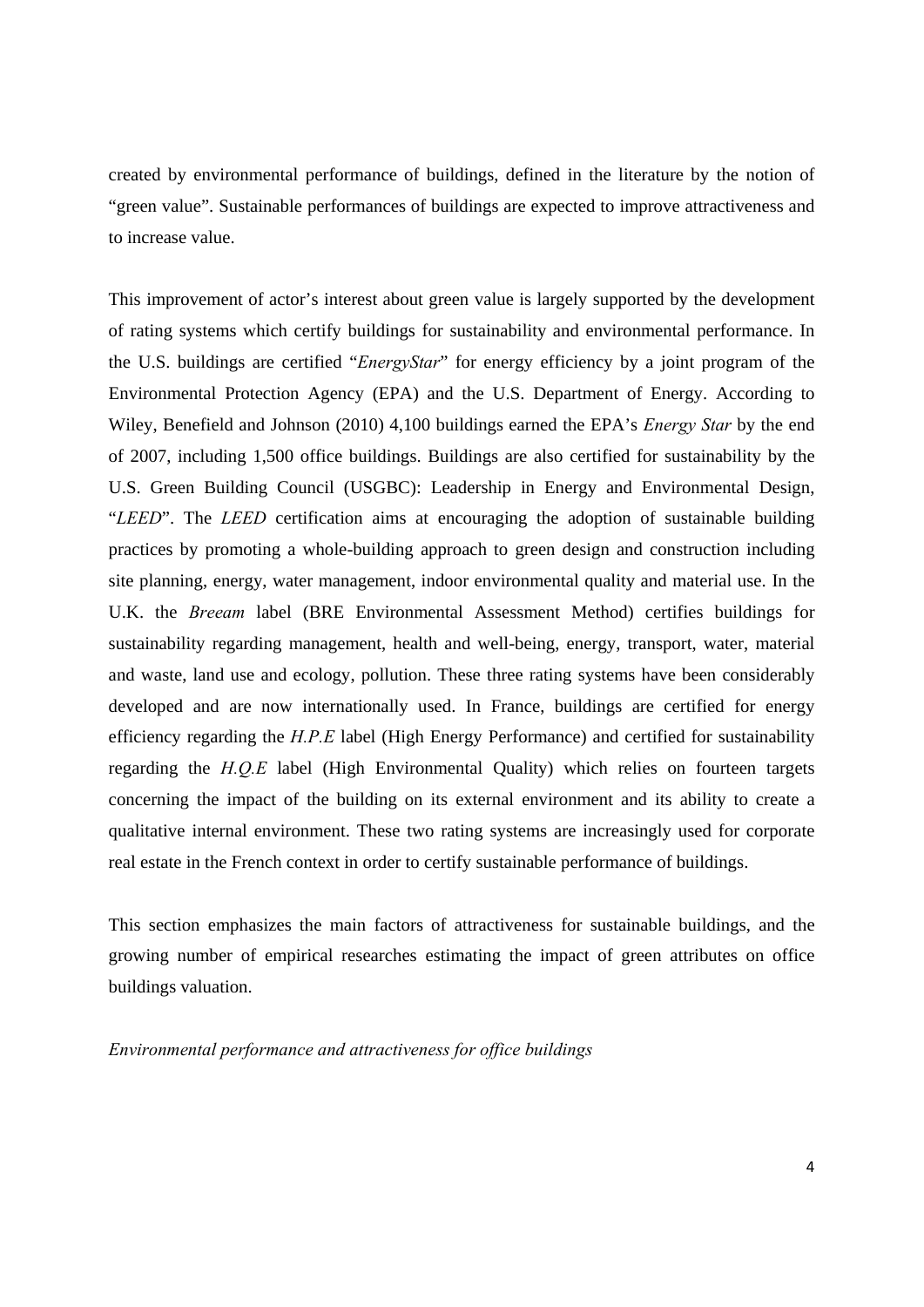Several researches argue that sustainability may improve buildings' attractiveness for occupiers and decrease risk for investors. The main advantages for occupiers are well documented in the recent literature on green buildings. They rely on savings on operating expenses due to energy efficiency and other utilities, productivity gains and improvement of employees' well-being, potential gains on tax and other incentives by adapting to a changing regulation, and competitive advantages linked to marketing and "socially responsible" image (Kats 2003; Robinson 2005; Yudelson 2007; Ellison et al. 2007; Eichholtz et al. 2010a). A potential occupier will thus consider these advantages which should lead to higher occupation rate and rental premium for sustainable buildings. The key question consists in evaluating the occupier's "willingness to pay" for these advantages which drive the rental premium (Fuerst and McAllister 2011). A growing number of studies investigate these advantages for users based on concrete examples and surveys conducted across actual green buildings' occupiers (Heerwagen 2000; Edwards 2006; Paul and Taylor 2008; Brown et al. 2010). The surveys conducted across occupiers by Jones Lang LaSalle (2008) and Cushman and Wakefield (2009) in London, or DTZ (2009) in Paris confirm the improvement of sustainability among other strategic factors for buildings' attractiveness and a willingness to pay a premium for green-certified buildings from 1-5 % to 10 %. A recent study based on a survey conducted across a large sample of corporate real estate managers shows that sustainability impacts location choice of users in the French context (Nappi-Choulet and Decamps 2011).

Moreover, the "green value" is also estimated in terms of risk and depreciation for investors by protecting buildings against premature obsolescence (McNamara 2008). The impact of sustainability on risk decrease and growth expectations is underlined by several studies using the Discounted Cash Flow method (Sayce et al. 2004; Lorenz and Lützkendorf 2008; Muldavin 2008). Consequently, improving sustainable performance of buildings should lead to higher values for investors or landlords generally by more than the extra costs to go green (Miller et al. 2010). This hypothesis is also supported by recent studies highlighting the low cost of "going green" (Bubny 2009; Kats 2009). The survey conducted by AtisReal (2008) in U.K. highlights potential lower risks and premium values for investors, whereas Myers, Reed and Robinson (2008) suggest a weaker interest for sustainable properties into investors' portfolios in New Zealand.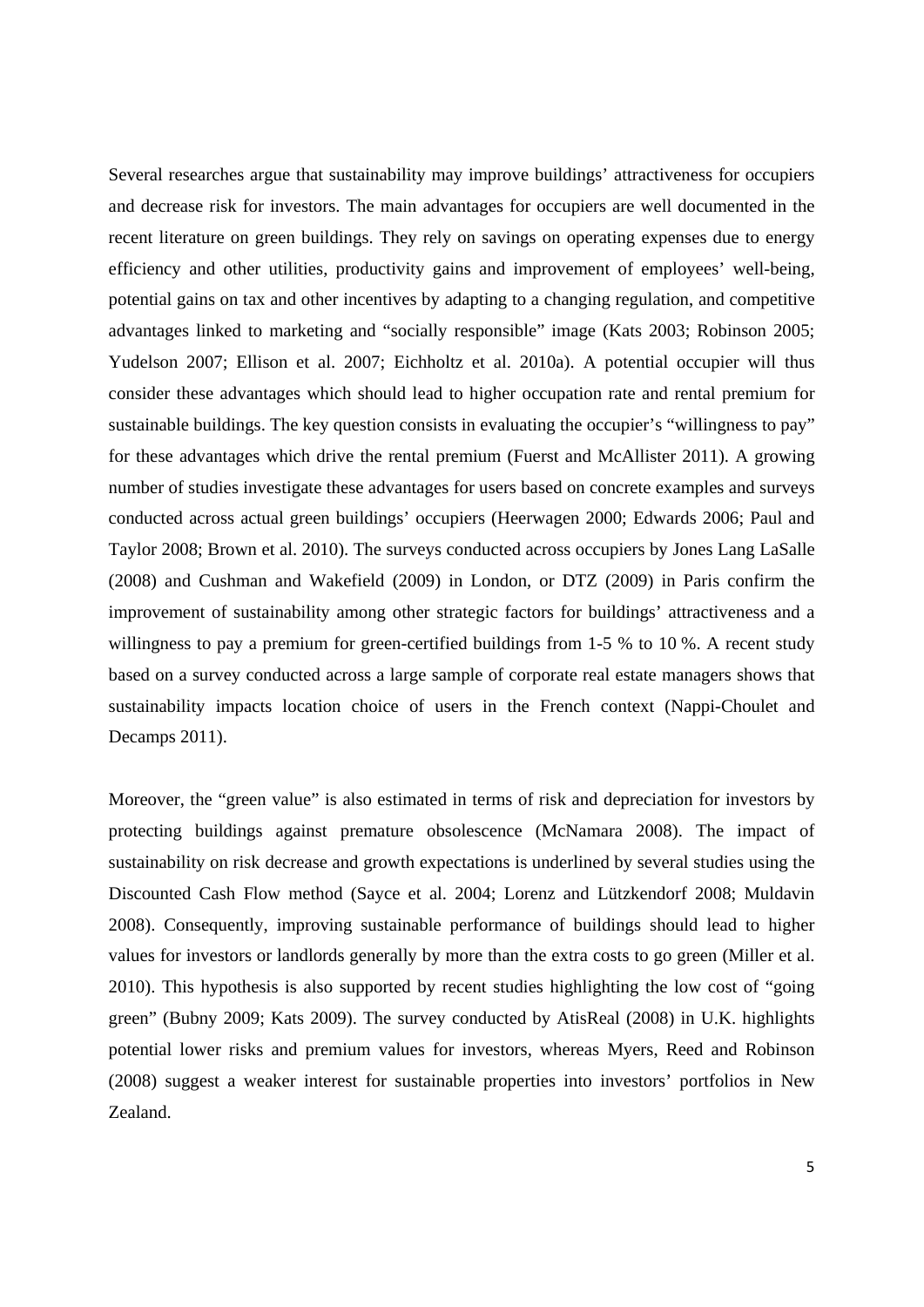Several factors support the idea that sustainable performances should improve buildings' attractiveness for occupiers and lower risk for investors. This should lead to higher occupancy rates, rent premium and higher asset values. A theoretical framework of the price premium of green buildings can be found in Fuerst and McAllister (2011). However, the main research contributions on economic value of green buildings are empirical studies.

#### *Empirical research on green office buildings valuation*

In order to demonstrate that advantages of green buildings can be capitalised and turned into higher occupancy rates, rental premium and higher asset values, several empirical studies use hedonic models.

Hedonic regression modeling is the standard methodology for examining price and rent determinants in real estate research. The theoretical framework of hedonic analysis is due to Lancaster (1966) and Rosen (1974) in the context of a competitive market for heterogeneous goods such as buildings. It starts with the assumption that any good or service consists of a variety of utility-bearing characteristics making up the hedonic price function. The hedonic prices derived from the equilibrium framework thus represent *implicit prices* of each characteristic. This "revealed preference" method is often used in the empirical literature of real estate valuation regressing buildings' prices on a set of intrinsic characteristics and location attributes.

However, the application of hedonic models is scarcer for office buildings than for housing. This is primarily explained by the difficulty of collecting the necessary data concerning properties' characteristics, generally less reliable for offices than for housing (Downs, Slade, 1999), especially in the French case (Nappi-Choulet et al. 2007). The largest part of the existing literature on hedonic models applied to office market concerns the determinants of rent: see Clapp (1980) and Sivitanidou (1995) on Los Angeles; Brennan, Cannaday, Colwell (1984) and Mills (1992) on Chicago; Bollinger, Ihlanfeldt and Bowes (1998) in Atlanta; Dunse and Jones (1998) on the market in Glasgow; Nagai, Kondo and Ohta (2000) for the central Tokyo market;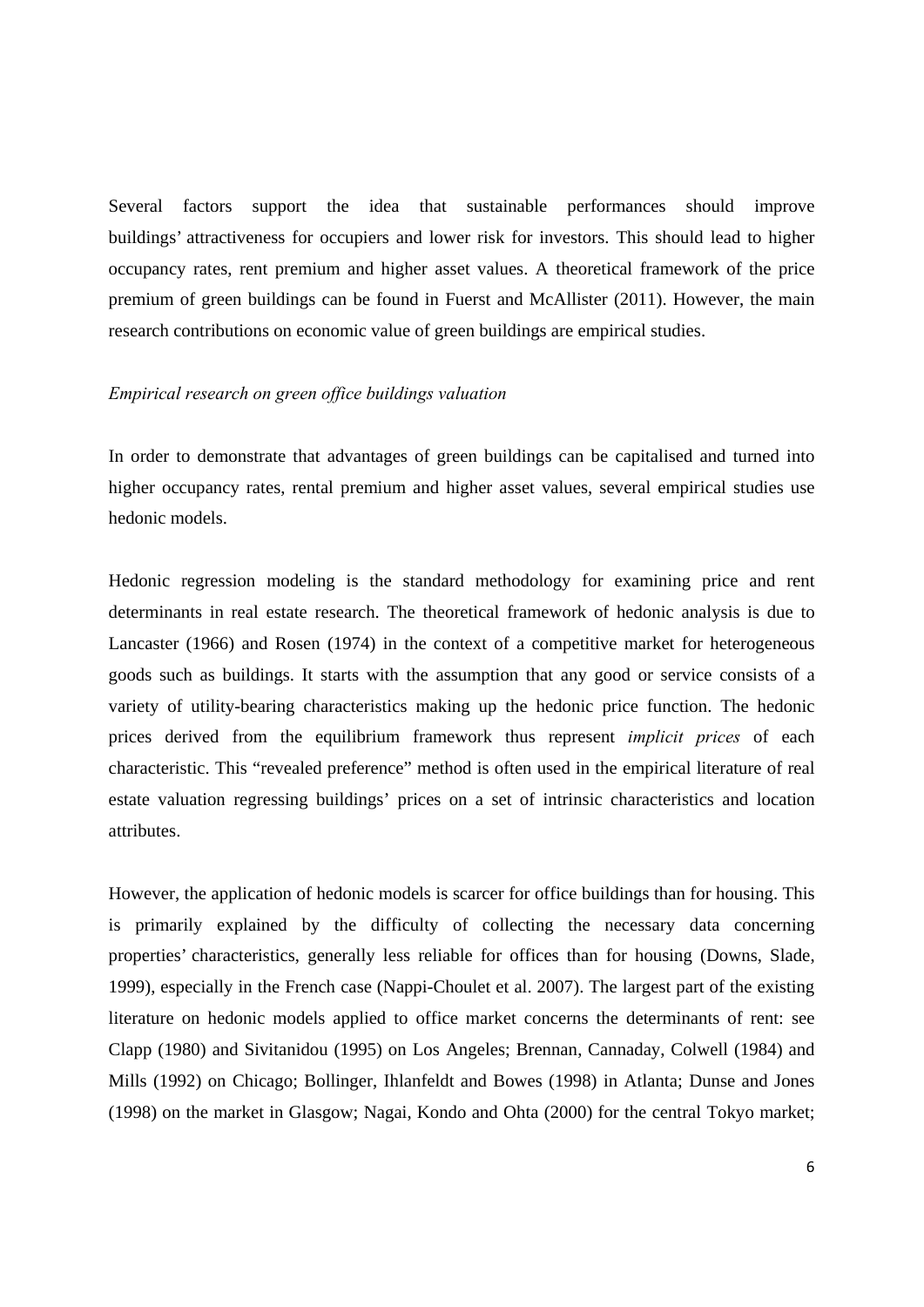Slade (2000) in Phoenix; or Wheaton and Torto (1994) on a national U.S. sample. The main determinants explaining the formation of rents are well established in this literature and rely on building size, age, number of stories, vacancy level, type of lease and location attributes. Hedonic models have been less applied to office buildings' sales price: see Colwell, Munneke and Trefzger (1998) on Chicago; Downs, Slade (1999) and Munneke, Slade (2001) on the Phoenix market; Tu, Yu and Sun (2004) on Singapour; and Nappi-Choulet, Maury (2009) on the Paris office market. The main determinants of the sales price used in the literature concerns building size, age, number of stories and location attributes.

A growing number of empirical works adapt these hedonic regression methods in order to demonstrate that green buildings allow for rental premium, higher occupancy rates and thus higher asset values (Miller et al. 2008; Dermisi 2009; Fuerst and McAllister 2009 and 2011; Eichholtz et al. 2010a and b; Wiley et al. 2010). These works concern mainly U.S. office buildings and use Energy-Star or LEED certification as proxies for green design. Certified buildings are compared with a set of "regular" office buildings in order to estimate the impact of certification on rent and value using data from the CoStar database and hedonic regressions. They all conclude to a positive impact of sustainable certification. Depending on the studies, the rent premium is estimated between 2 and 9 % for Energy-Star certified buildings and between 4 and 18% for LEED certified buildings. The studies investigating the impact of certification on sales prices estimate a premium between 13 and 26% for Energy Star buildings and between 11 and 25% for LEED buildings. However, all these authors are realistic in pointing out the very preliminary nature of the linkage. This part of the literature is widely developed in U.S, U.K. and Australia which represent 75 % of academic publications (Sayce et al. 2010). This type of studies is difficult in the French case due to a lack of data available, especially for *H.Q.E* or *H.P.E* certified buildings. In this article, we overcome this limitation by accessing to a real estate investor's portfolio including data on energy efficiency (the full dataset is described in the following section).

Moreover, this growing amount of works on green buildings' valuation focuses on new certified buildings regarding comparable ones. This highlights the interest to study the potential conversion to sustainable practices for existing buildings, "since no more than 2 % of the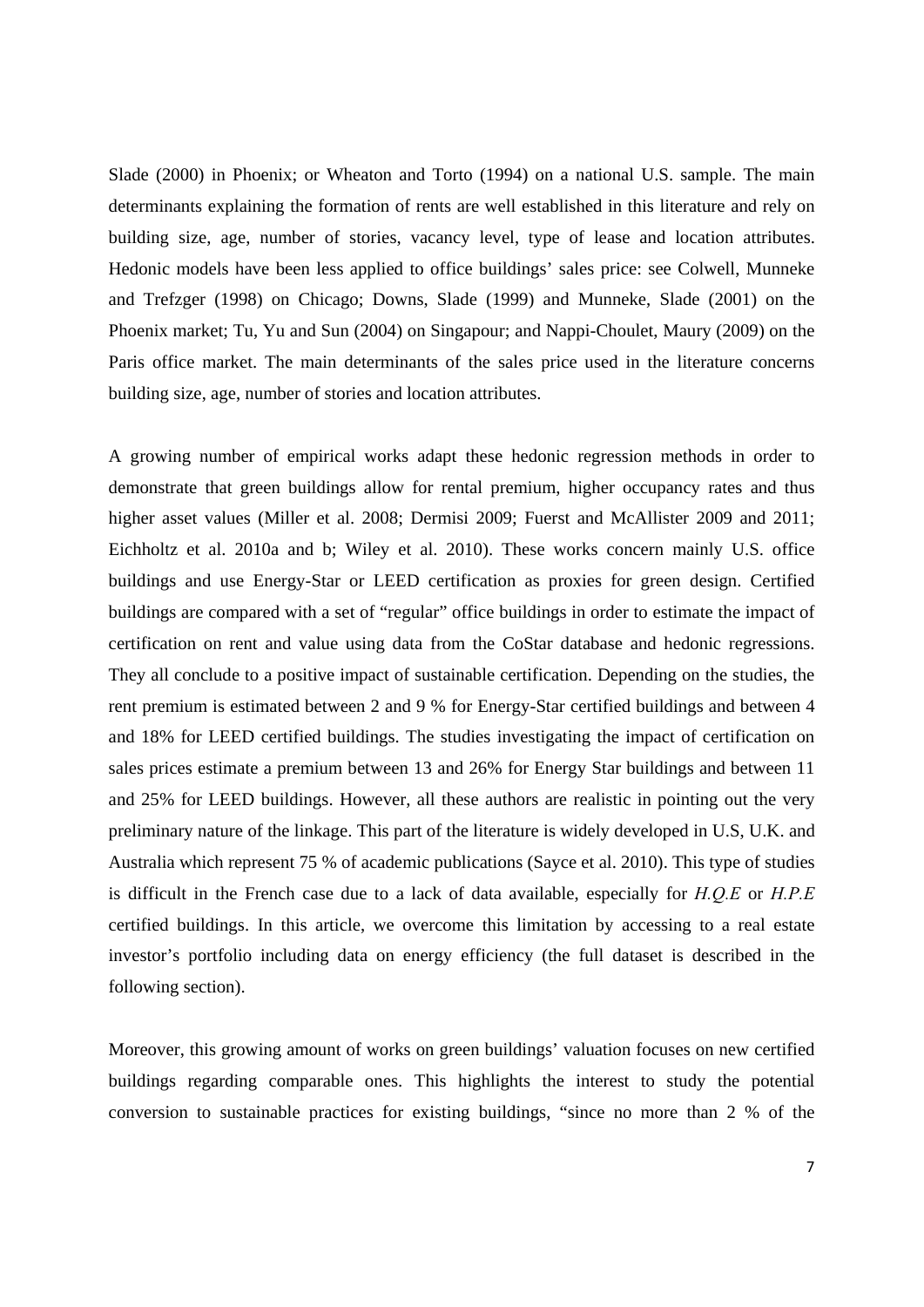existing stock is built in any one year" (Miller et al. 2010). A fundamental contribution of this paper is to carry a patrimonial approach by applying hedonic methods to the existing portfolio of a real estate investor. We thus investigate the potential valuation of green performance (energy consumption) into rent and asset value on a portfolio of existing buildings (the dataset is described in details in the following section). The aim of this paper is to contribute to the growing literature on green buildings by conducting an analysis on a portfolio of existing buildings in the French context where empirical researches on green buildings remain scarce.

#### **Method**

This paper investigates the impact of energy consumption on the economic value of buildings using hedonic regression modeling applied to the existing portfolio of a real estate investor. This section describes the construction of the database coming from the investor's portfolio and the specification of the hedonic model.

#### *Data Source: an investor's portfolio*

The data collected for this article come from the portfolio of *Poste Immo*: the landholding trust which optimises, develops, manages and maintains real estate assets of the French Post Office operator (*La Poste*). *Poste Immo* is a major real estate operator in the French context with a portfolio composed by 13,300 buildings, 7 million square metres, 4 million of which are fully owned. This major real estate operator allowed us to have access to a sample of its portfolio for which audits have been conducted to measure energy efficiency and sustainable performance. The buildings of this sample represent the most important ones in the portfolio which are classified by *Poste Immo* as "*Strategic*" or "*Significative*". The accessibility to these data is the results of a research convention which aims at promoting sustainable development in the real estate sector.

The data base of this article represents a sample of 558 buildings characterized by the following variables (2009-2010).

• Asset value and rent.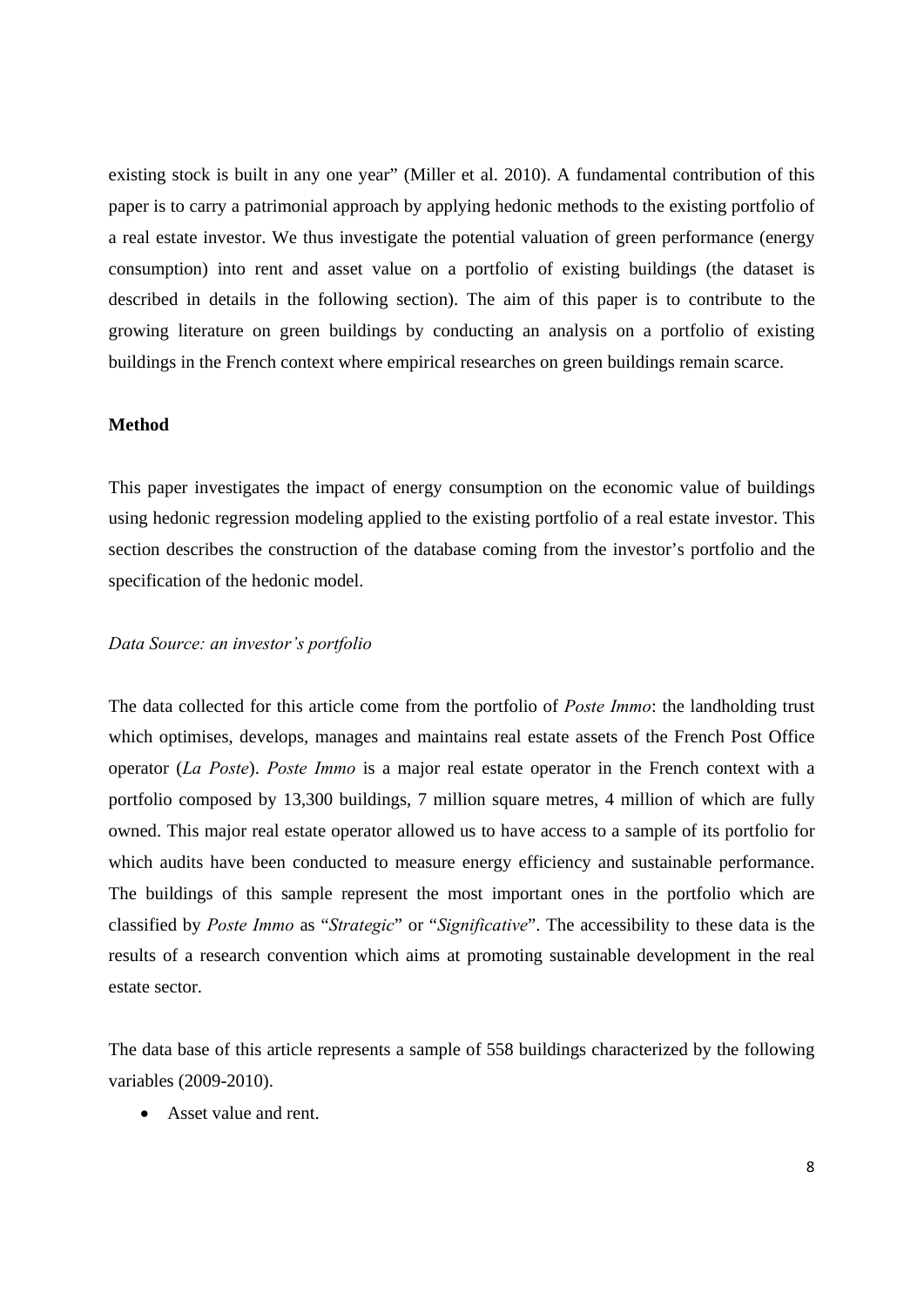- A set of buildings' intrinsic characteristics which are usually used in hedonic literature, as mentioned in the previous section: buildings' size (in square metres), age, number of stories, and type of lease which is differentiated if the occupier is *La Poste* or an external company.
- The type of building in our sample of *Poste Immo*'s portfolio, which can be: *Industrial*, *Tertiary* or *Mixed – Post office* (buildings characterized by a post office activity and at least another use).
- The own *Poste Immo*'s classification for buildings, which can be: *Strategic* or *Significative*.
- The location code of the *French National Institute of Statistics and Economic Studies* for each building which allows us to specify two types of local variables: the employment level of each building's location and a set of dummy variable controlling for each local market. These two local variables are coded at two different scales defined by the *French National Institute of Statistics and Economic Studies* to avoid potential colinearity problems: *"Communes"* for employment level and *"Departements"* for dummy variables.
- The energy consumption (in kilo watt per hour per square meter per year) for each building. This variable is the main interest variable of our model as it represents energy efficiency. A classification in 9 items (from A to I) is produced by the French official *Energy Performance Diagnosis* method regarding performance in energy consumption.

The descriptive statistics of this dataset is detailed in Table 3 and 4 (Appendix A). A limitation of this dataset is the relatively low number of buildings in our sample regarding the contributions using the CoStar database. However, this article supported by the accessibility to the portfolio of a real estate operator provides two main contributions. Firstly, it allows us to overcome the lack of data available in the French context to analyze the economic valuation of green buildings (to our knowledge, this is the only hedonic model which tests the impact of sustainable performance on buildings' economic value in the French context). Secondly, it contributes to the academic research on green buildings by investigating the potential value of energy efficiency for existing buildings rather than recent certified buildings.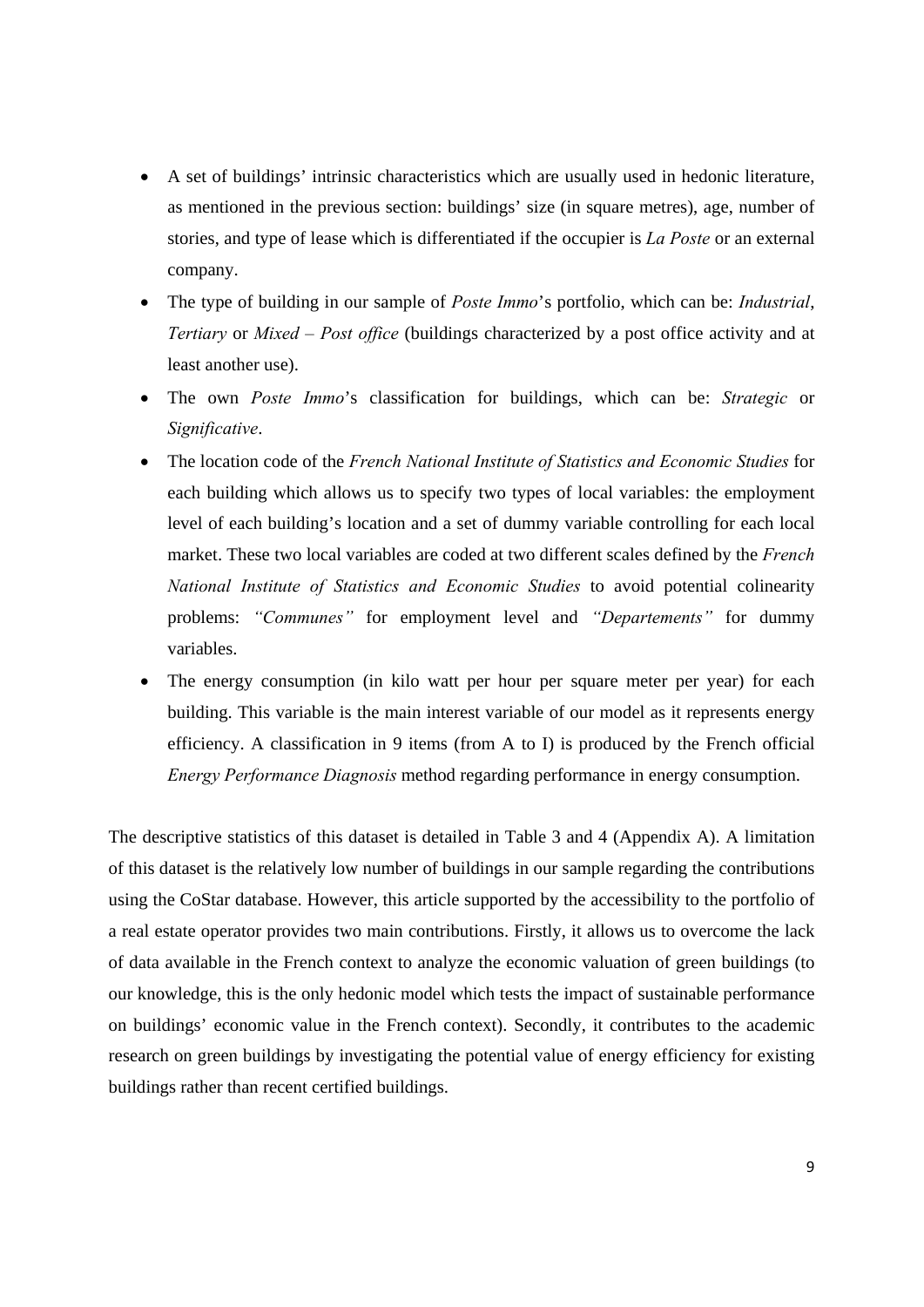#### *Specification of a hedonic model*

In order to explain rent and asset value of buildings in our sample, we specify the usual loglinear hedonic model which is adapted to test the impact of energy efficiency.

$$
\ln P_i = \alpha + \beta_i X_i + \gamma_i C_i + \delta_i L M_i + \varepsilon_i \tag{1}
$$

In this formulation, *ln P<sub>i</sub>* is the natural logarithm of rent or asset value for building *i*;  $X_i$  is a vector of locational and intrinsic characteristics of building *i* (with every quantitative variables transformed in natural logarithm in order to be interpreted as elasticities); *Ci* represents the energy consumption of building *i* (dummy variables for each consumption class in kilowatt per hour per square meter per year); *LM<sub>i</sub>* is a set of dummy variables controlling for each local market (corresponding to the administrative zoning in *"departements"* of the *French National Institute of Statistics and Economic Studies*); and *εi* a random error term which is assumed to be normally distributed (this property is confirmed by the test of *Jarque-Bera*).

This log-linear formulation of the hedonic model is widely used in the main contributions concerning green buildings (Miller et al. 2008; Dermisi 2009; Fuerst and McAllister 2009 and 2011; Eichholtz et al. 2010a and b; Wiley et al. 2010). However, a Box-Cox transformation (Box and Cox 1964) has been estimated here in order to justify this specification choice. This method allows an endogenous estimation of the functional form of the model by estimating a parameter *λ* for the explained variable. The Box-Cox transformation is based on the following form:

$$
P_i^{(\lambda)} = \begin{cases} \ln(P), & \lambda = 0\\ \frac{P^{\lambda} - 1}{\lambda}, & \lambda \neq 0 \end{cases}
$$

The functional form of the model thus depends on the value of the estimated parameter, especially between 0 corresponding to the log-linear specification and 1 corresponding to the standard linear specification. The *λ* parameter is estimated using the maximization of loglikelihood. The results of this estimation are presented in Table 9 (Appendix C) and systematically confirm the log-linear specification for the model.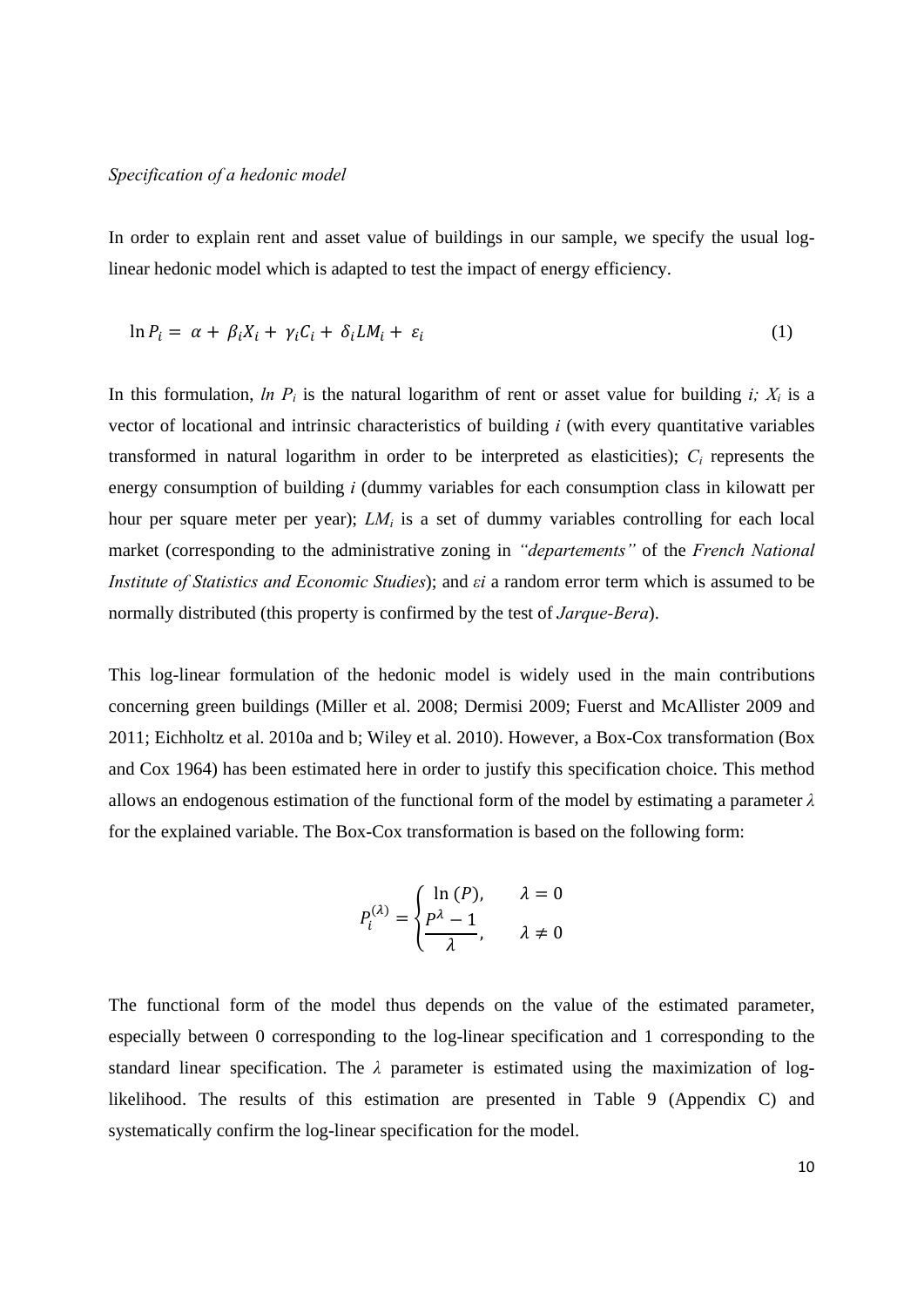Following this, two models are specified: Model 1 explains asset value and Model 2 explains rent.

Model 1

$$
ln V_i = \alpha + \beta_{1i} T_i + \beta_{2i} S_i + \beta_{3i} lnBS_i + \beta_{4i} NS_i + \beta_{5i} A_i + \beta_{6i} lnE_i + \gamma_i C_i + \delta_i LM_i + \varepsilon_i (2)
$$

In this model,  $V_i$  represents the asset value of building  $i$ ;  $T_i$  is buildings' type (dummy variables for each type: *Industry*, *Tertiary* or *Mixed – Post Office*); *Si* is a dummy variable which is equal to 1 if the building is a *Strategic* one and 0 if not;  $BS_i$  represents the building size (in square meter); *NSi* is the number of stories (coded in dummy variables); *Ai* the age of building *i* (coded in dummy variables);  $E_i$  represents the employment level of building *i*'s location and  $LM_i$  is the set of dummy variables controlling for each local market. Employment level is measured at a different scale (administrative zoning in *"communes"* of the *French National Institute of Statistics and Economic Studies*) than local market dummies to avoid potential colinearity problems. Finally, *Ci* represents the energy consumption of building *i* (in kilowatt per hour, per square meter, per year). The energy consumption is specified in two different ways (Model 1a and 1b). First, we use dummy variables for each class of consumption of the French official *Energy Performance Diagnosis*. However, our sample's buildings are highly concentrated in the central classes D, E and F (see Table 4 in Appendix A). We thus introduce the deciles of energy consumption in order to have a more equitable distribution of buildings in the different classes of consumption. The consumption thresholds corresponding to each decile are given in Table 1 for the different subsamples.

Model 2

$$
\ln R_i = \alpha + \beta_{1i} T_i + \beta_{2i} S_i + \beta_{3i} \ln BS_i + \beta_{4i} NS_i + \beta_{5i} A_i + \beta_{6i} \ln E_i + \beta_{7i} LT_i + \gamma_i C_i + \delta_i LM_i + \varepsilon_i
$$
\n(3)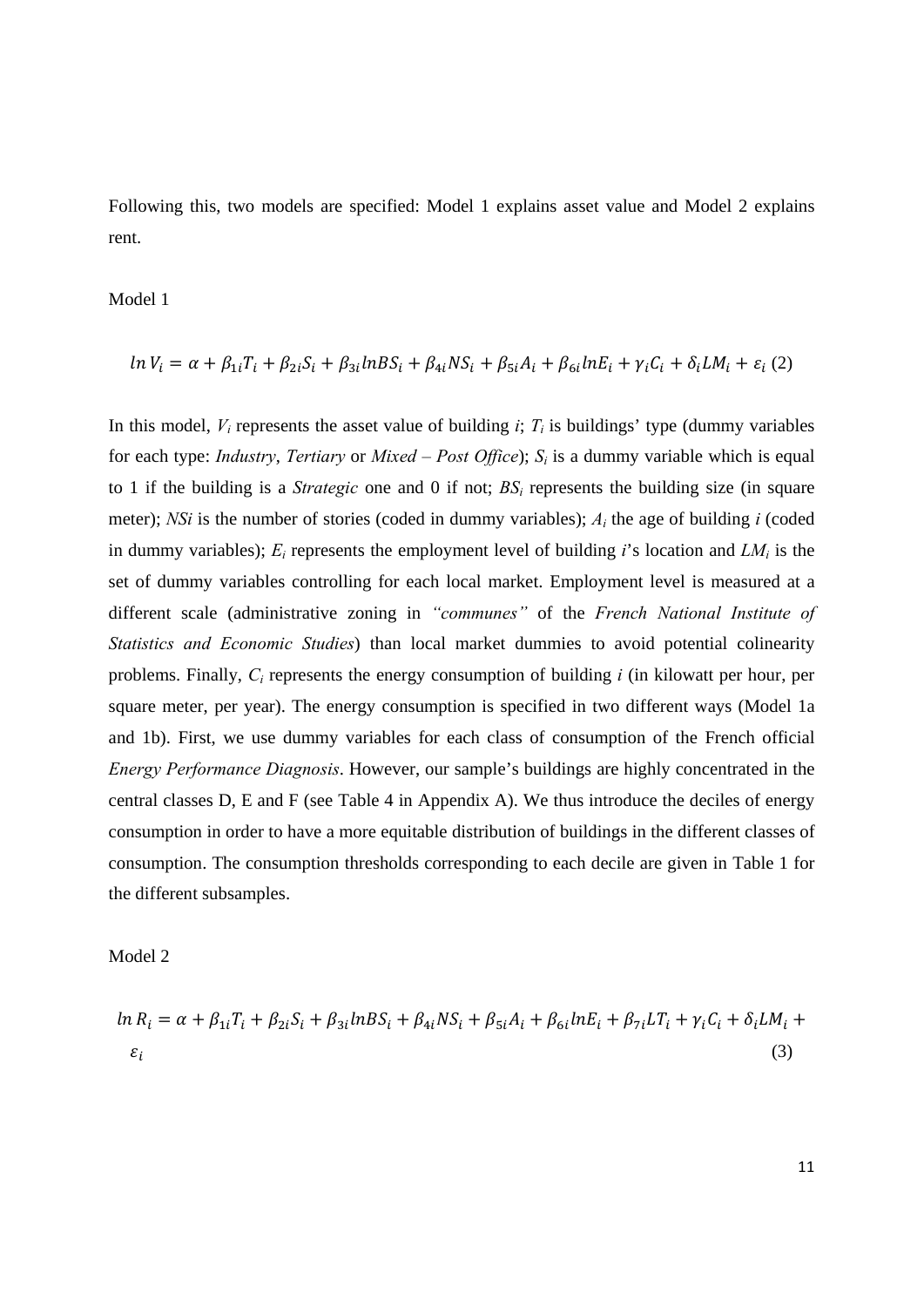In this model, *Ri* represents rent in building *i*. All the explanatory variables are the same as in Model 1, as well as the two specifications for energy consumption (Model 2a with consumption class and Model 2b with consumption deciles). We add a variable  $LT<sub>i</sub>$  concerning the type of lease contracts which is differentiated if there is an external occupier in the building.

Equations of Model 1 and Model 2 are both estimated using the standard OLS technique, where the potential heteroskedasticity of residuals has been taken into account with a robust covariance matrix estimated using White's (1980) method. Potential colinearity is tested using *VIF* statistics (*Variation Inflation Factor*). The hedonic weights assigned to each variable are equivalent to the characteristic's overall contribution to the variability of rent or asset value (Rosen 1974).

|                 | <b>Overall Sample</b> | <b>Industrial</b> | <b>Tertiary</b> | Mixed - Post Office |
|-----------------|-----------------------|-------------------|-----------------|---------------------|
| D1              | 172                   | 188               | 147             | 172                 |
| D <sub>2</sub>  | 208                   | 213               | 173             | 212                 |
| D <sub>3</sub>  | 226                   | 231               | 210             | 223                 |
| D <sub>4</sub>  | 253                   | 259               | 244             | 245                 |
| D <sub>5</sub>  | 276                   | 283               | 261             | 266                 |
| D6              | 295                   | 299               | 276             | 284                 |
| D7              | 327                   | 340               | 327             | 312                 |
| D <sub>8</sub>  | 367                   | 381               | 368             | 343                 |
| D <sub>9</sub>  | 436                   | 460               | 496             | 387                 |
| D <sub>10</sub> | >436                  | >460              | >496            | >387                |

Table 1: Deciles of energy consumption (kilowatt per hour per square meter per year)

#### **Results**

The results of the models confirm the capitalization of energy efficiency in asset value and rent. This relationship appears to be more important for rent than for asset value and differs regarding buildings' type. Model 1 and Model 2 are firstly estimated to test the impact of energy consumption on asset value and rent on the overall sample. Then, each model is specified separately on three types of buildings: *Industry*, *Tertiary* and *Mixed – Post Office*.

*The impact of energy consumption on asset value and rent.*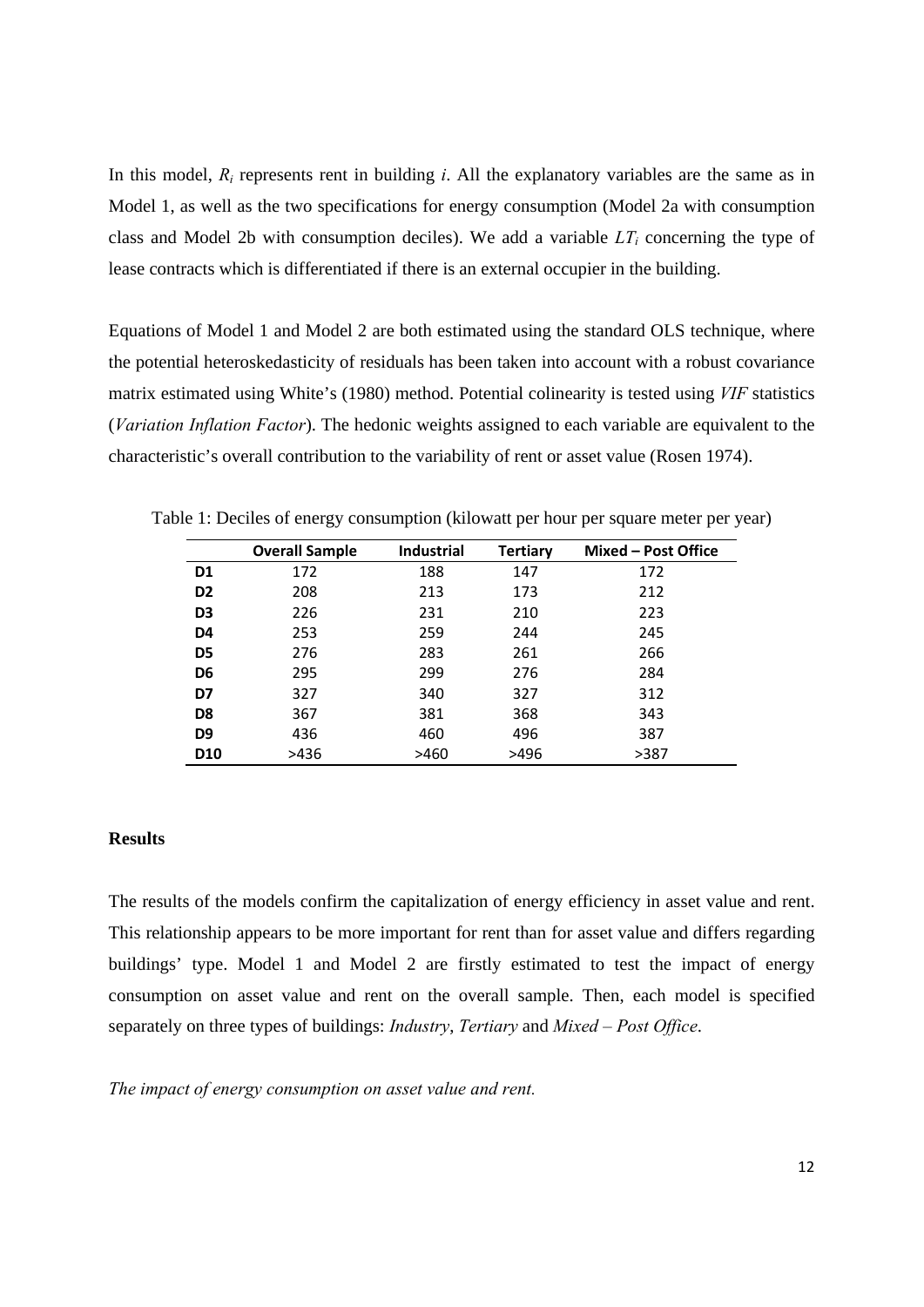The results of Model 1 and Model 2 on the overall sample are detailed in Table 5 and 6 (Appendix B) concerning intrinsic characteristics, location attributes and energy consumption. They suggest that energy consumption impacts asset value and rent. However, this result seems stronger for rent than for asset value.

In Model 1 (Table 5), the coefficients of intrinsic characteristics are usually statistically significant and vary with the expected sign. The elasticity between asset value and building size is estimated at a level of 0.77. There is a positive relationship between asset value and number of stories. Age impacts negatively asset value. Concerning buildings' type, *Tertiary* and *Mixed – Post Office* have a positive impact on asset value whereas the coefficient of *Industrial* buildings is not statistically significant. Concerning local variable, as expected, the employment level has a positive and significant impact on asset value, and the control variables representing Paris Metropolitan Area have the strongest positive and significant effect.

Energy efficiency is specified in two ways: Model 1a with dummy variables for each class of *Energy Performance Diagnosis* and Model 1b with dummy variables for each decile. Coefficients are systematically estimated regarding low performance (i.e high energy consumption): dummy variables for class G, H and I or decile 10 are omitted. The impact of energy consumption on asset value is generally non significant. However, a positive and significant impact is associated with decile 8 (regarding decile 10) of energy consumption which concerns buildings consuming less than 367 kilowatt per hour per square meter per year. This effect can be interpreted as a premium estimated at 20% for leaving the less performing group and reaching the central group which concentrates the majority of buildings.

In Model 2 (Table 6), the intrinsic characteristics are still statistically significant with the expected sign, even if the number of stories is less significant than in Model 1. The elasticity between rent and building size is estimated at a level of 0.81 and age impacts negatively rent. The positive impact of lease type is stronger for an external occupier than if the occupier is *La Poste*. Buildings' type has not a significant impact on rent. As in Model 1, local variable have a significant impact on rent with the expected sign: a positive impact of local employment level and a strong impact of Paris Metropolitan Area.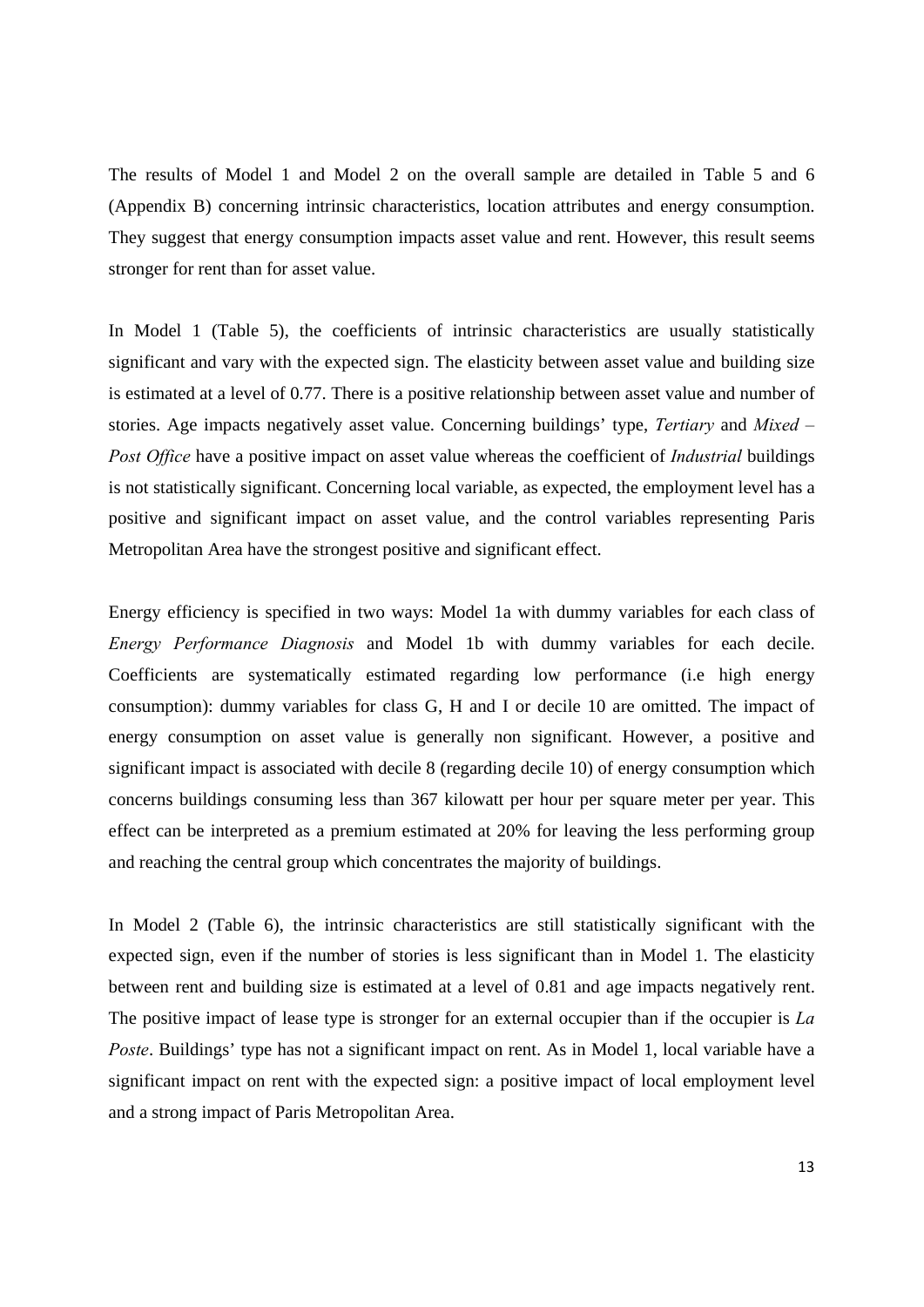If energy consumption has not a strong significant effect on rent, this effect seems to be more important than in Model 1. A positive and significant impact is estimated at 20% for decile 8 (less than 367 kilowatt per hour per square meter per year) and another estimated at 18% for decile 4 (less than 253 kilowatt per hour per square meter per year). We thus identify two thresholds for which energy efficiency impacts rent. The first one can be interpreted as a premium for leaving the less performing group and reaching the central group which concentrates the majority of buildings, as in Model 1. The second can be interpreted as a premium for reaching the more performing buildings (regarding central group).

Even if the impact of energy consumption on rent and asset value is generally not significant, the results of Model 1 and Model 2 suggest that energy efficiency can be capitalized at different thresholds. However, this relationship seems stronger for rent than for asset value. This analysis has to be sharpened by differentiating between types of buildings in our sample.

### *The relationship differs regarding buildings' type.*

There are three types of buildings in our sample: *Industrial*, *Tertiary* and *Mixed – Post Office*. We estimate Model 1 and 2 to test the impact of energy efficiency on asset value and rent on each of these subsamples (descriptive statistics of each subsample can be found in Table 3 and 4 in Appendix A).

As mentioned earlier, a limitation of our sample is a relatively low number of buildings. This limitation is increased by creating subsamples for each building's type. We thus modify the models in order to decrease the number of variables regarding the size of the subsamples: the set of dummy variables controlling for each local market is replaced by a unique dummy variable *Paris<sub>i</sub>* coded 1 if building *i* is located in Paris Metropolitan Area (the strongest effect among local market controls) and 0 if not. In addition, the employment level of each building location is differentiated regarding buildings' type: employment level in industrial sector for *Industrial* buildings and employment level in tertiary sector for *Tertiary* and *Mixed – Post Office* buildings.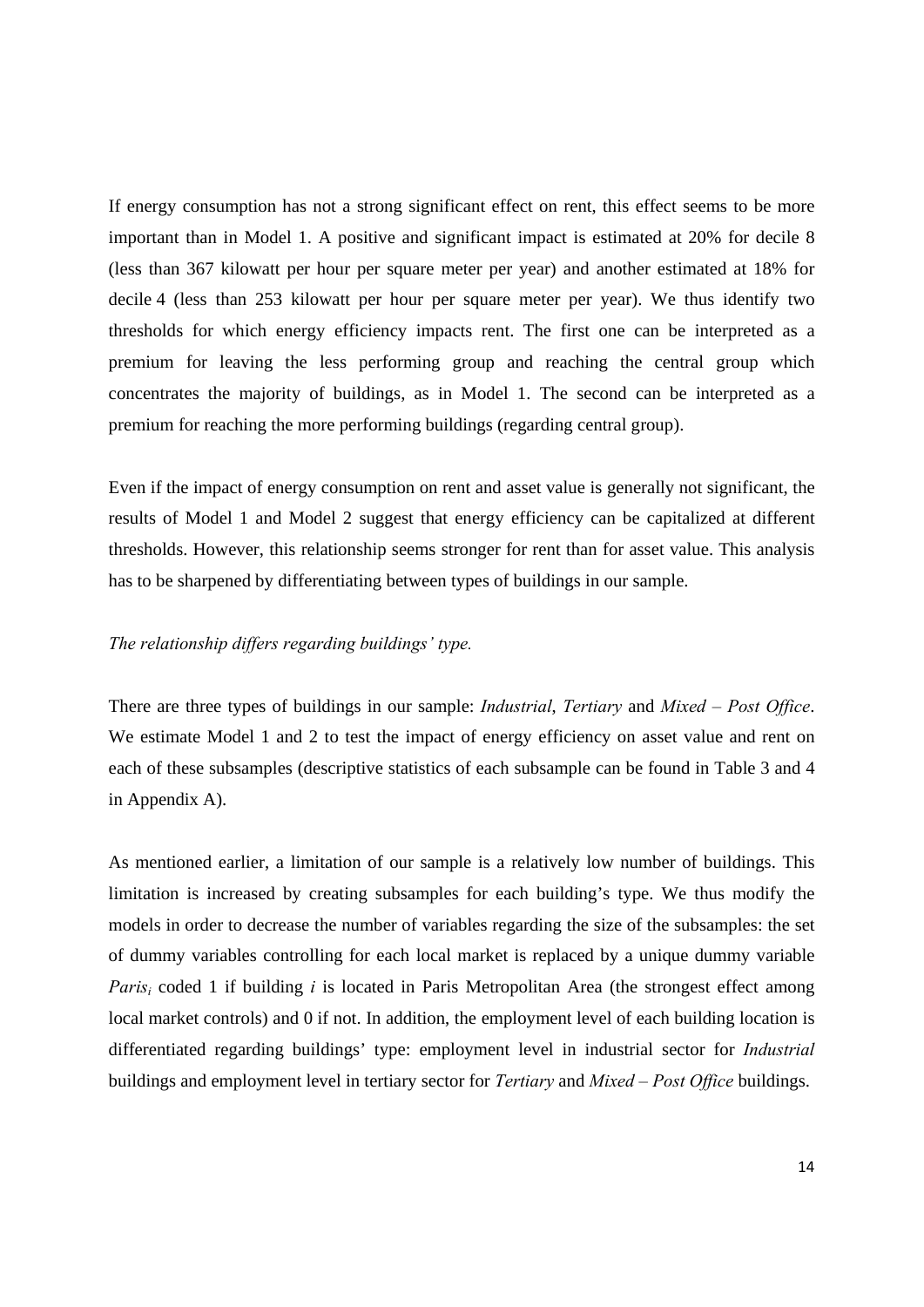As indicated by the models estimated on the overall sample, the results suggest that energy efficiency affects more rent than asset value. The impact of energy efficiency on asset value (Model 1) is generally not significant (the results are thus not reported here), except for *Industrial* buildings for which we only observe a negative impact on asset value (and rent) for the less energy performing buildings. However, the impact of energy efficiency on rent (Model 2) seems to be more significant depending on buildings' type. We focus on the results of *Tertiary* and *Mixed – Post Office* buildings for which the results are very significant (we only observe a negative effect of being in the less energy performing group for the *Industrial* buildings).

The results of Model 2 for *Tertiary* and *Mixed – Post Office* buildings are presented in Table 7 and 8 (Appendix B).

Concerning intrinsic characteristics, the elasticity between rent and building size is estimated at a level of 0.96 for *Tertiary* buildings and 0.66 for *Mixed – Post Office* buildings. This gap can be interpreted by the fact that *Mixed – Post Office* buildings are usually characterized by high building size. The variations of building size thus impact less rent variations than for *Tertiary* buildings. The number of stories has a positive impact on rent for *Tertiary* buildings whereas only a low number of stories has a positive impact on rent for *Mixed – Post Office* buildings. Age has not a significant impact on rent for both subsamples. Finally, lease type has a positive impact on rent only if the occupier is *La Poste* for both subsamples. Concerning local variables, employment level has a positive and significant effect on rent for both subsamples and the *Paris* variable has a positive and significant impact on rent for *Mixed – Post Office* buildings but surprisingly not for *Tertiary* buildings.

Energy consumption has a strong significant impact on rent for these two buildings' types. For *Mixed – Post Office* buildings the coefficients associated with consumption classes of *Energy Performance Diagnosis* emphasize a positive impact of classes F and E (less than 450 and 330 kilowatt per hour per square meter per year) which can be interpreted as a premium for leaving the less performing group which strongly increase for reaching the best performance in energy consumption (class B: less than 90 kilowatt per hour per square meter per year). This result is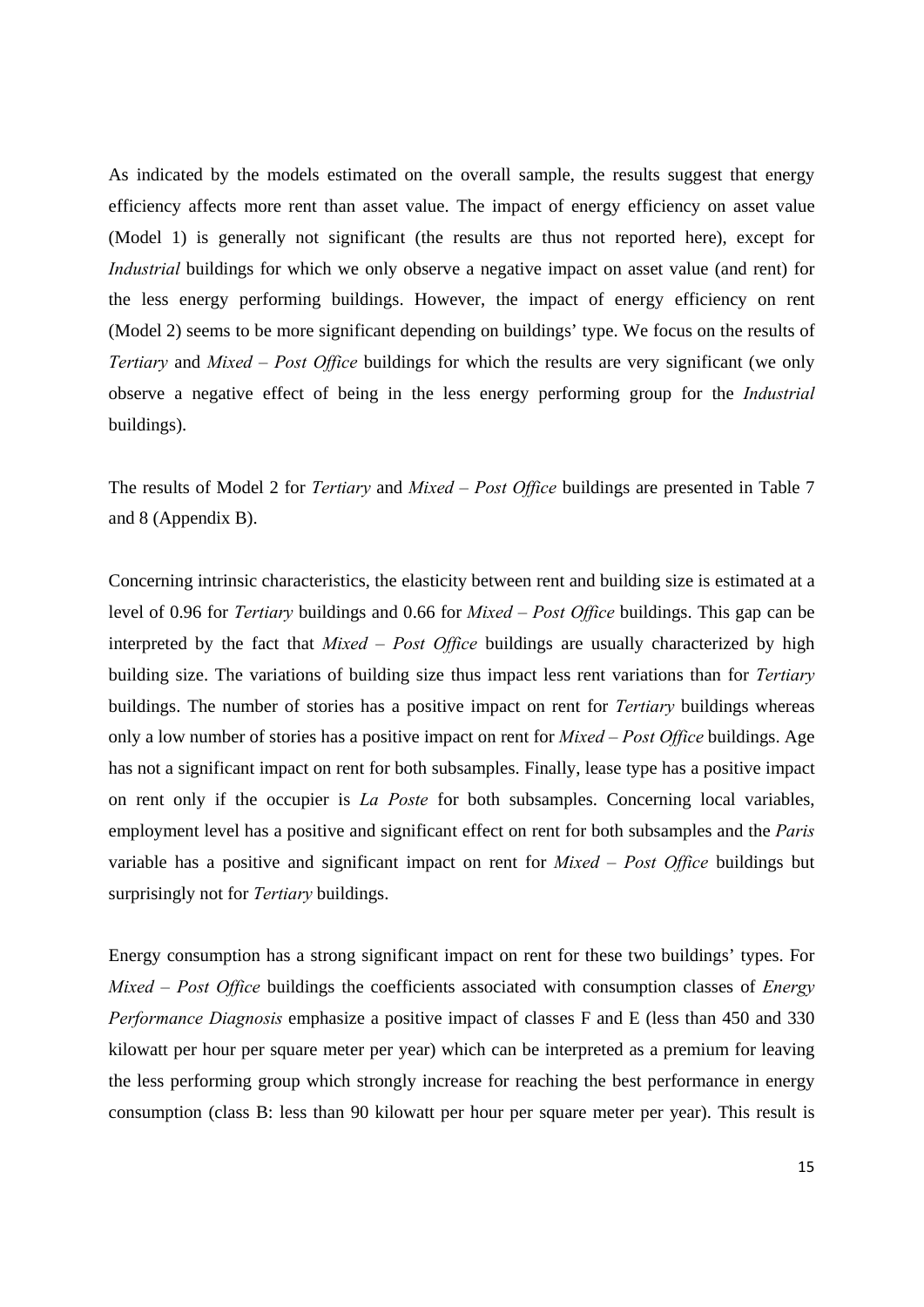even stronger for *Tertiary* buildings with a premium increasing all along classes and deciles measuring energy efficiency, from the effect of leaving the less performing group (decile 8 or class E) to the best performing buildings (decile 1 or class B). Even if the value of the coefficient must be interpreted with caution due to the size of the subsamples, this result strongly indicates a positive relationship between energy efficiency and rent.

The hedonic model of this article indicates a positive effect of energy efficiency on economic value of existing buildings in an investor's portfolio and emphasizes two main results. Firstly, this relationship seems to be more important for rent than for asset value. This result can be interpreted by considering that asset value is determined by a market expertise whereas rent involves directly the occupier. It suggests that potential gains linked to energy efficiency are attractive for users. Secondly, the effect of energy efficiency differs regarding buildings' type: if the impact is relatively low for industrial buildings, it seems to play an important role on the determination of rent for *Tertiary* and *Mixed – Post Office* buildings.

The impact of energy efficiency on economic value estimated by the different specifications of the model on the different subsamples is summarized in Table 2.

|                                 | <b>Asset Value</b>                                    | Rent                                                                                                    |
|---------------------------------|-------------------------------------------------------|---------------------------------------------------------------------------------------------------------|
| <b>Overall</b><br><b>Sample</b> | Premium for leaving the less<br>performing group.     | Premium for leaving the less<br>performing group and reaching the<br>more performing buildings.         |
| <b>Industrial</b>               | Negative impact of less performing<br>buildings only. | Negative impact of less performing<br>buildings only.                                                   |
| Mixed –<br><b>Post Office</b>   | Not significant.                                      | Premium for leaving the less<br>performing group and reaching the<br>more performing buildings.         |
| <b>Tertiary</b>                 | Not significant.                                      | Positive relationship between<br>energy efficiency and rent all along<br>energy consumption thresholds. |

Table 2: Impact of energy efficiency on economic value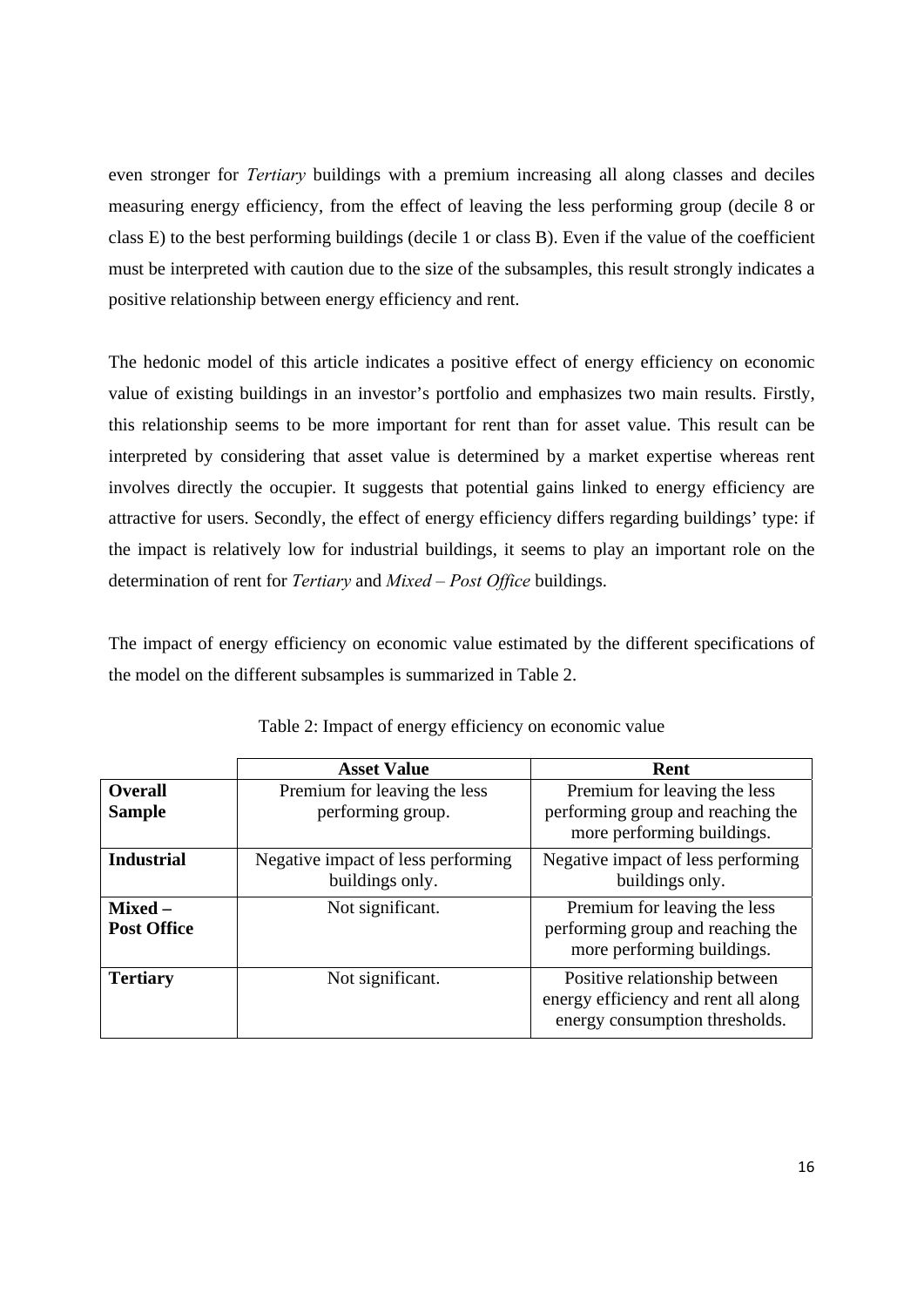#### **Conclusion**

The aim of this article is to contribute to the growing literature on green buildings by providing an approach which tests the impact of energy efficiency on the economic value of a set of existing buildings in the French context. This approach uses hedonic regression modeling to demonstrate that energy efficiency has a positive impact on asset value and rent. The model is supported by a dataset coming from a real estate portfolio for which audits have been conducted on sustainable performance of buildings.

The hedonic model estimates the contribution of energy consumption (kilowatt per hour per square meter per year) on rent and asset value regarding the contribution of a set of buildings' intrinsic characteristics and location attributes. The model is specified on the overall sample and then for each building's type in our sample: Industrial, Tertiary and Mixed – Post Office. Two main results are emphasized by the model. First, energy efficiency is more capitalized in rent than in asset value. This result can be interpreted by considering that asset value is determined by a market expertise whereas rent involves directly the occupier. This finding confirm that energy efficiency is attractive for buildings' users and contribute to the body of works showing that sustainable performances are valued by users (see Nappi-Choulet and Decamps 2011 in the French context). The second main result of this article is that premium linked to energy efficiency differs regarding buildings' type. In our sample, the effect of energy efficiency on rent is relatively low for industrial buildings, whereas it is much stronger for commercial and office buildings.

The research perspectives of this article are conditioned to the access of a larger database in order to increase the number of buildings in our sample and to test the relationship between energy efficiency, asset value and rent on other types of buildings. This article is supported by a database concerning one real estate investor. It allowed us to overcome the lack of data on the French context, but a limitation of the model is a relatively small sample. A larger sample with an access to data from several investors' portfolio might overcome this limitation and improve our findings.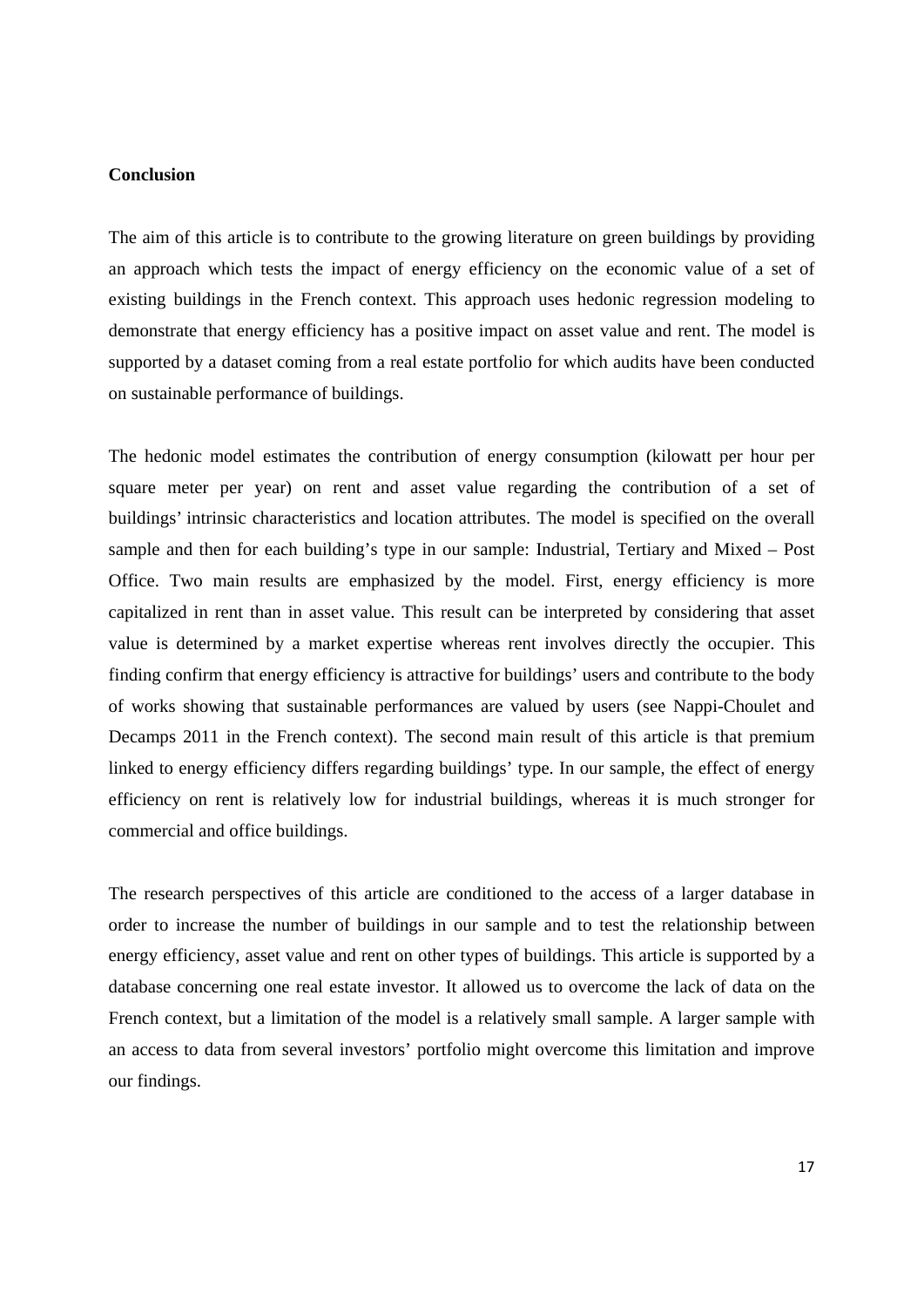The authors thank the firm *Poste Immo* for supporting this research.

#### **References**

Atisreal (2008) True' Sustainability and the UK Property Market. London. Atisreal.

- Bollinger, C. R., Ihlanfeldt, K. R. and Bowes, D. R. (1998) Spatial Variations in Office Rents in the Atlanta Region, Urban Studies*,* n°35, pp. 1097–1118.
- Box, G. E. P. and Cox, D. R. (1964) An analysis of transformations, Journal of the Royal Statistical Society*,* n°Series B, 26, pp. 211-252.
- Brennan, T. P., Cannaday, R. E. and Colwell, P. (1984) Office Rents in the Chicago CBD, Journal of the American Real Estate and Urban Economics Association*,* n°12, pp. 243– 260.
- Brown, Z., Cole, R. J., Robinson, J. and Dowlatabadi, H. (2010) Evaluating user experience in green buildings in relation to workplace culture and context, Facilities*,* n°28, 3-4, pp. 225- 238.
- Bubny, P. (2009) UGC: Green Cost Premium Disappears, October 6 from http://www.globest.com/news/1510\_1510/newyork/181437-1.html.
- Clapp, J. M. (1980) The Intrametropolitan Location of Office Activities, Journal of Regional Science*,* n°20, pp. 387-399.
- Colwell, P., Munneke, H. and Trefzger, J. (1998) Chicago's Office Market : Price Indices, Location and Time, Real Estate Economics*,* n°26, 1, pp. 83-106.
- Cushman & Wakefield (2009) European Landlord and Tenant Survey 2009. London. Cushman & Wakefield.
- Dermisi, S. V. (2009) Effect of LEED ratings and levels on office property assessed and market values, Journal of Sustainable Real Estate*,* n°1, 1, pp. 23-47.
- Downs, D. and Slade, B. (1999) Characteristics of a Full-Disclosure, Transaction-Based Index of Commercial Real Estate, Journal of Real Estate Portfolio Management*,* n°5, 1, pp. 95-104.

DTZ (2009) Green Real Estate. Paris. DTZ.

- Dunse, N. and Jones , C. (1998) A Hedonic Price Model of Office Rents, Journal of Property Valuation and Investment*,* n°16, pp. 297–312.
- Edwards, B. (2006) Benefits of Green Offices in the UK: Analysis from Examples Built in the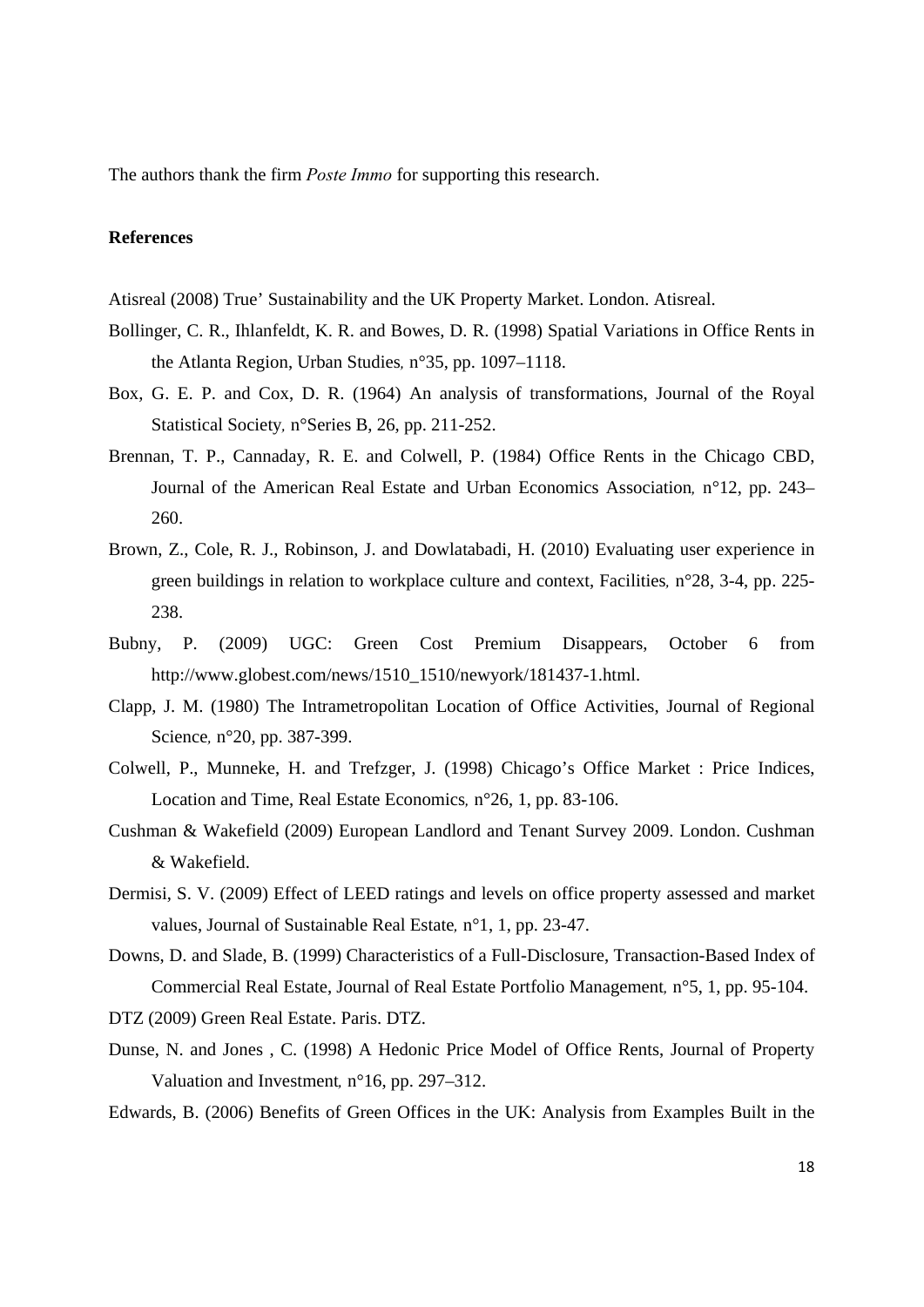1990s, Sustainable Development*,* n°14, pp. 190-204.

- Eichholtz, P., Kok, N. and Quigley, J. (2010) Doing Well by Doing Good? Green Office Buildings, American Economic Review*,* n°100, pp. 2494-2511.
- Eichholtz, P., Kok, N. and Quigley, J. (2010) The Economics of Green Buildings, Working Paper W10-003*,* University of California—Berkeley, Berkeley, CA.
- Ellison, L., Sayce, S. and Smith, J. (2007) Socially Responsible Property investment: Qualifying the relationship between sustainability and investment property worth, Journal of Property Research*,* n°24, 3, pp. 191-219.
- Fuerst, F. and McAllister, P. (2009) An Investigation of the Effect of Eco-Labeling on Office Occupancy Rates, Journal of Sustainable Real Estate*,* n°1, pp. 49-64.
- Fuerst, F. and McAllister, P. (2011) Green Noise or Green Value? Measuring the Effects of Environmental Certification on Office Values, Real Estate Economics*,* n°39, 1, pp. 45–69.
- Heerwagen, J. H. (2000) Green Buildings, Organizational Success, and Occupant Productivity, Building Research & Information*,* n°28, 5, pp. 353-367.
- Jones Lang LaSalle (2008) Global Trends in Sustainable Real Estate: an Occupiers Perspective. London. Jones Lang LaSalle.
- Kats, G. (2003) Green Building Costs and Financial Benefits. Barr Foundation.
- Kats, G. (2009) Greening Our Built World: Costs, Benefits, and Strategies. Island Press.
- Lancaster, K. (1966) A new approach to consumer theory, Journal of Political Economy*,* n°84, pp. 132-157.
- Lorenz, D. and Lützkendorf, T. (2008) Sustainability in Property Valuation. Theory and Practice, Journal of Property, Investment and Finance*,* n°26, 6, pp. 482-521.
- McNamara, P. (2008) Will Greener Buildings Bring Bigger Profits?, Professional Investor, pp. 41-43, www.cfauk.org.
- Miller, N., Pogue, D., Saville, J. and Tu, C. (2010) The Operations and Management of Green Buildings in the United States, Journal of Sustainable Real Estate*,* n°2, 1, pp. 51-66.
- Miller, N., Spivey, J. and Florance, A. (2008) Does Green Pay Off?, Journal of Real Estate Portfolio Management*,* n°14, pp. 385-401.
- Mills, E. (1992) Office Rent Determinants in the Chicago Area, AREUEA Journal*,* n°20, pp. 156–171.
- Muldavin, S. (2008) Quantifying "Green" Value: Assessing the Applicability of the CoStar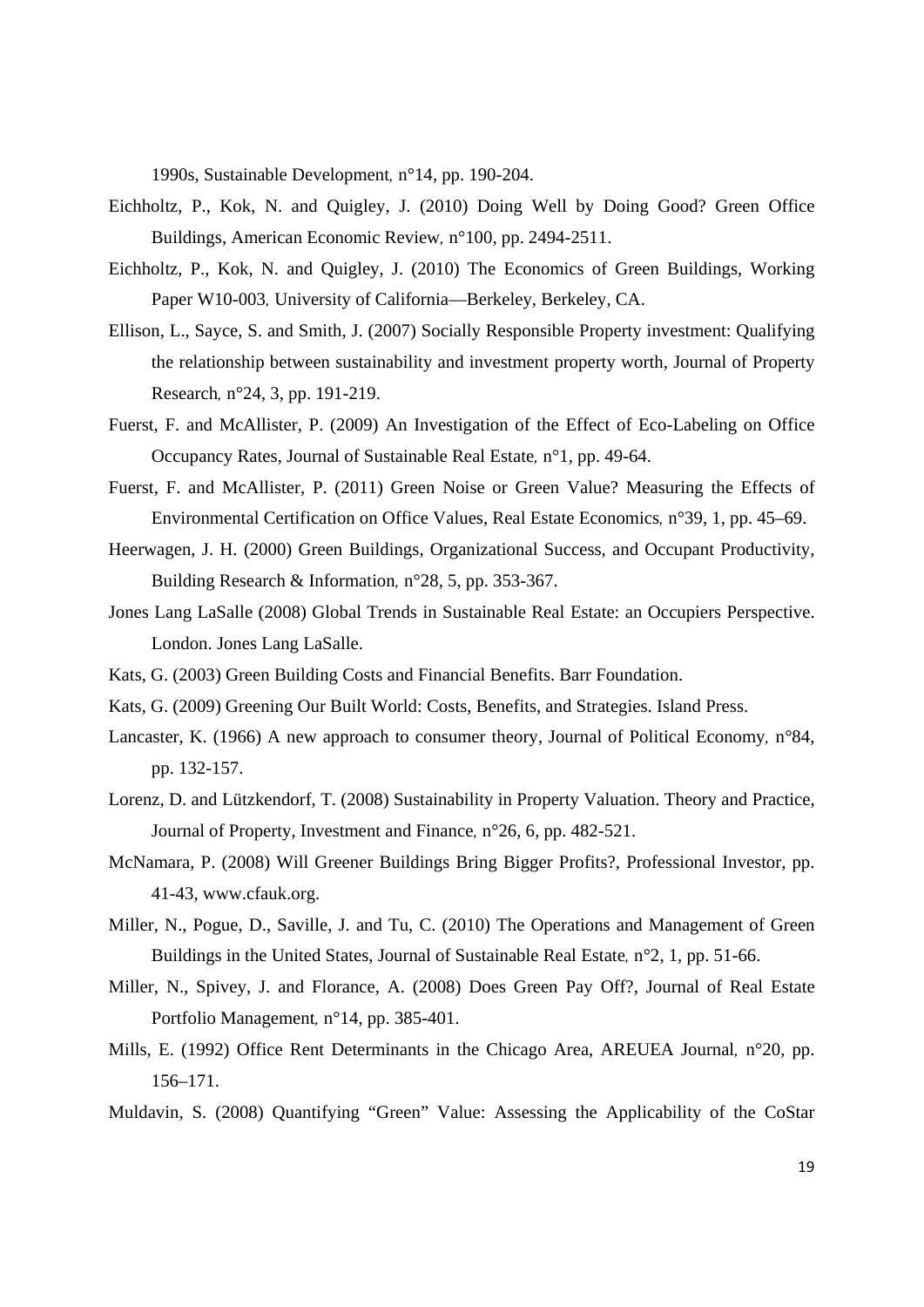Studies. California. Green Buildings Finance Consortium.

- Munneke, H. and Slade, B. (2001) A metropolitan transaction-based commercial price index : a time-varying parameter approach, Real Estate Economics*,* n°29, 1, pp. 55-84.
- Myers, G., Reed, R. and Robinson, J. (2008) Investor Perception of the Business Case for Sustainable Office Buildings: Evidence from New Zealand, 14th Pacific Rim Real Estate Society Conference (PRRES), Kuala Lumpur, 20-23 January.
- Nagai, K., Kondo, Y. and Ohta, M. (2000) A HedonicAnalysis of the Rental OfficeMarket in the Tokyo Rental Business District: 1985–1994 Fiscal Years, Japanese Economic Review*,*  n°51, pp. 130–154.
- Nappi-Choulet, I. and Décamps, A. (2011) Is Sustainability Attractive for Corporate Real Estate Decisions ?, ESSEC Research Center*,* n°WP1106.
- Nappi-Choulet, I., Maleyre, I. and Maury, T. P. (2007) Un modèle hédonique des prix de bureaux à Paris et en petite couronne, Revue d'Economie Régionale et Urbaine*,* n°3, pp. 421-451.
- Nappi-Choulet, I. and Maury, T. P. (2009) A Spatiotemporal Autoregressive Price Index for the Paris Office Property Market, Real Estate Economics*,* n°37, 2, pp. 305-340.
- Paul, W. L. and Taylor, P. A. (2008) A comparison of occupant comfort and satisfaction between a green building and a conventional building, Building and Environment*,* n°43, pp. 1858– 1870.
- Pivo, G. and Fisher, J. D. (2010) Income, Value, and Returns in Socially Responsible Office Properties, Journal of Real Estate Research*,* n°32, 3, pp. 243-270.
- Robinson, J. (2005) Property Valuation and Analysis applied to Environmentally Sustainable Development, PRRES Eleventh Annual Conference, Melbourne, Australia, The University of Melbourne.
- Rosen, S. (1974) Hedonic prices and implicit markets: product differentiation in pure competition, Journal of Political Economy*,* n°82, pp. 34-55.
- Royal Institution of Chartered Surveyors (2005) Green Value: Green Buildings,Growing Assets. RICS, London.
- Sayce, S., Ellison, L. and Smith, J. (2004) Incorporating Sustainability in Commercial Property Appraisal. Evidence from the UK, 11th European Real estate Society Conference, Milan, Italy, 02-04 June.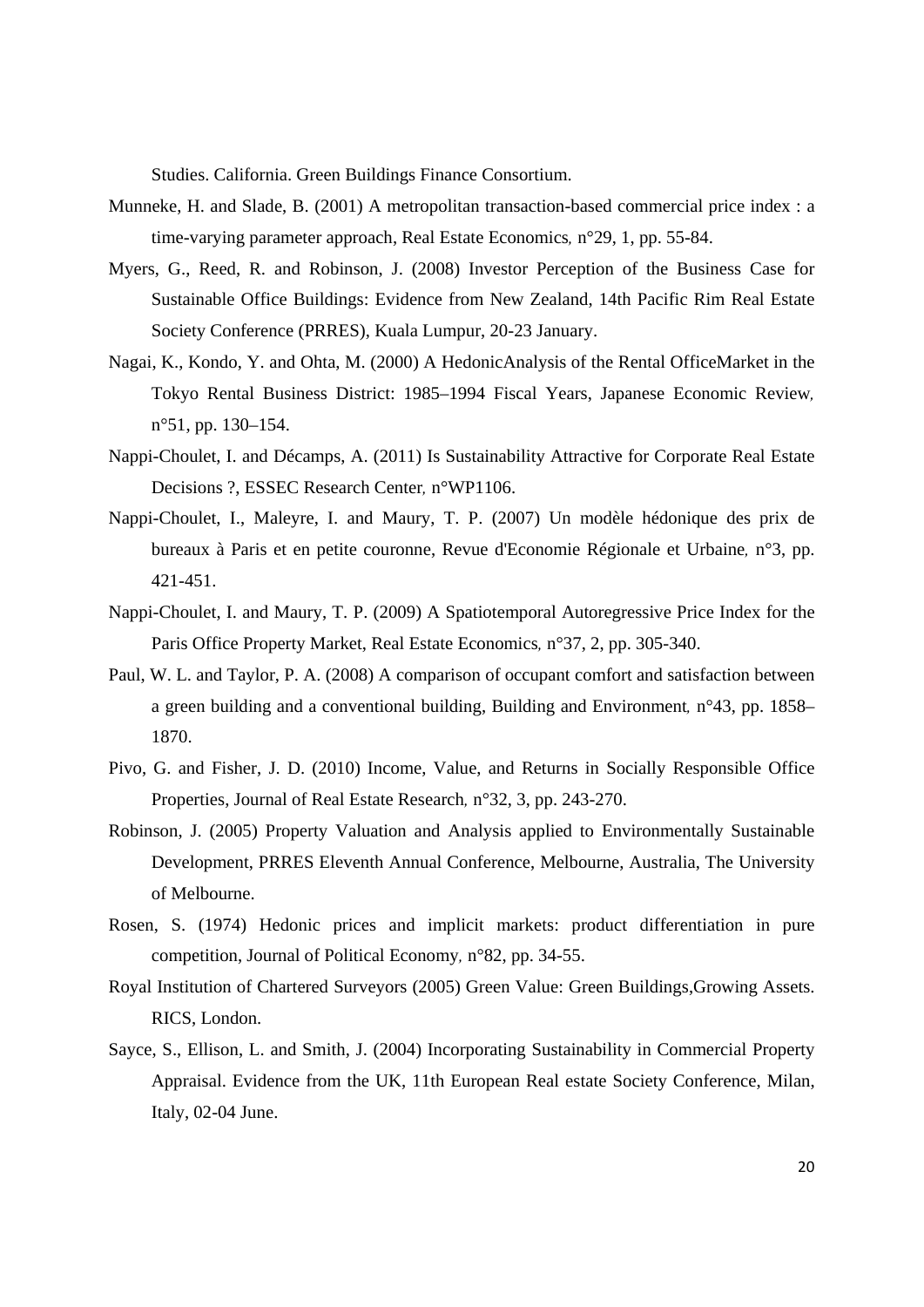- Sayce, S., Sunberg, A. and Clements, B. (2010) Is sustainability reflected in commercial property prices: an analysis of the evidence base, RICS Research, Royal Institution of Chartered Surveyors, 99p.
- Sivitanidou, R. (1995) Urban Spatial Variations in Of!ce-Commercial Rents: The Role of Spatial Amenities and Commercial Zoning, Journal of Urban Economics*,* n°38, 1, pp. 23–49.
- Slade, B. A. (2000) Office Rent Determinants uring Market Decline and Recovery, Journal of Real Estate Research*,* n°20, pp. 357–380.
- Tu, Y., Yu, S. M. and Sun, H. (2004) Transaction-Based Office Price Indexes : A Spatiotemporal Modelling Approach, Real Estate Economics*,* n°32, 2, pp. 297-328.
- Waddock, S. A. and Graves, S. B. (1997) The Corporate Social Performance-Financial Performance Link, Strategic Management Journal*,* n°18, 4, pp. 303-319.
- Wheaton, W. C. and Torto, R. G. (1994) Office Rent Indices and Their Behavior over Time, Journal of Urban Economics*,* n°35, 2, pp. 121–39.
- White, H. (1980) A Heteroskedasticity-Consistent Covariance Matrix Estimator and a Direct Test for Heteroskedasticity, Econometrica*,* n°48, 1, pp. 817-838.
- Wiley, J. A., Benefield, J. B. and Johnson, K. H. (2010) Green design and the market for commercial office space, Journal of Real Estate Finance and Economics*,* n°41, 2, pp. 228- 243.
- Yudelson, J. (2007) Making the Business case for Green Development. Melbourne, Australia. Yudelson Associates.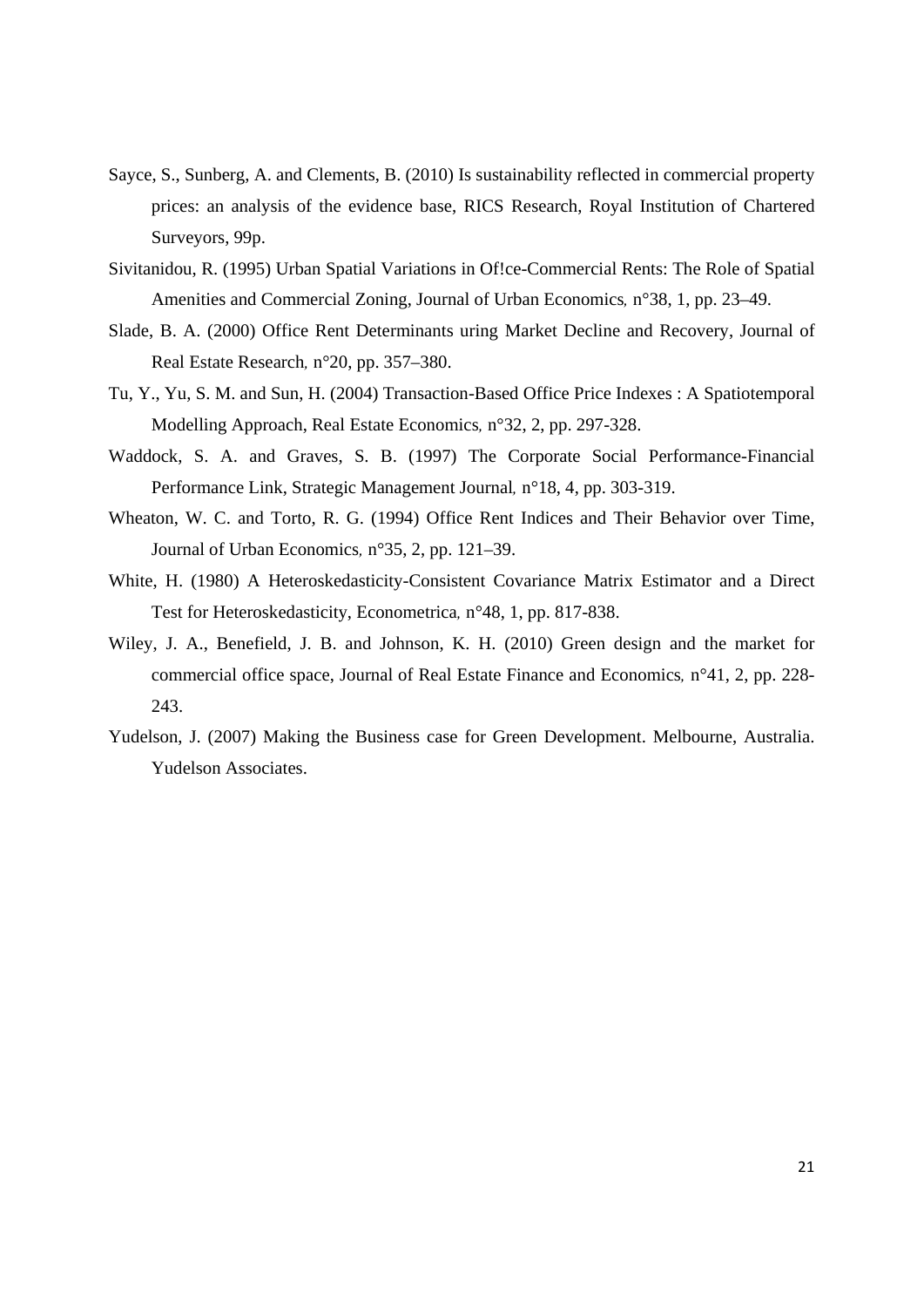# **Appendix A**

| Table 3: Descriptive statistics on quantitative variables |            |               |            |  |  |  |
|-----------------------------------------------------------|------------|---------------|------------|--|--|--|
| <b>Quantitative Variables</b>                             | Mean       | <b>Median</b> | Std. Dev.  |  |  |  |
|                                                           |            |               |            |  |  |  |
| <b>Overall Sample</b><br><b>Building Size</b>             | 3,441.48   | 1,889.13      | 4,685.82   |  |  |  |
| Age                                                       | 35.04      | 29.00         | 31.17      |  |  |  |
| Number of Stories                                         | 2.47       | 2.00          | 1.39       |  |  |  |
|                                                           |            |               |            |  |  |  |
| Lease Type                                                |            |               |            |  |  |  |
| External                                                  | 0.14       | 0.00          | 0.45       |  |  |  |
| La Poste                                                  | 2.53       | 2.00          | 3.59       |  |  |  |
| <b>Employment level</b>                                   | 136,344.55 | 17,669.40     | 405,388.49 |  |  |  |
| <b>Energy Consumption</b>                                 | 295.89     | 276.50        | 130.69     |  |  |  |
| <b>Industrial</b>                                         |            |               |            |  |  |  |
| <b>Building Size</b>                                      | 3,613.60   | 1,774.97      | 4,877.34   |  |  |  |
| Age                                                       | 16.98      | 6.00          | 24.85      |  |  |  |
| <b>Number of Stories</b>                                  | 1.92       | 2.00          | 0.87       |  |  |  |
|                                                           |            |               |            |  |  |  |
| Lease Type                                                |            |               |            |  |  |  |
| External                                                  | 0.02       | 0.00          | 0.13       |  |  |  |
| La Poste                                                  | 1.46       | 1.00          | 1.11       |  |  |  |
| <b>Employment level</b>                                   | 4,909.57   | 1,202.13      | 14,363.30  |  |  |  |
| <b>Energy Consumption</b>                                 | 306.37     | 283.00        | 127.89     |  |  |  |
|                                                           |            |               |            |  |  |  |
| Mixed - Post Office                                       |            |               |            |  |  |  |
| <b>Building Size</b>                                      | 2,035.37   | 1,616.92      | 1,383.07   |  |  |  |
| Age                                                       | 46.71      | 38.00         | 26.11      |  |  |  |
| Number of Stories                                         | 2.43       | 2.00          | 1.05       |  |  |  |
| Lease Type                                                |            |               |            |  |  |  |
| External                                                  | 0.13       | 0.00          | 0.33       |  |  |  |
| La Poste                                                  | 2.56       | 2.00          | 1.40       |  |  |  |
|                                                           |            |               |            |  |  |  |
| <b>Employment level</b>                                   | 51,299.97  | 8,225.35      | 191,423.66 |  |  |  |
| <b>Energy Consumption</b>                                 | 275.34     | 266.00        | 101.00     |  |  |  |
| <b>Tertiary</b>                                           |            |               |            |  |  |  |
| <b>Building Size</b>                                      | 6,986.14   | 4,673.85      | 7,144.98   |  |  |  |
| Age                                                       | 53.44      | 50.00         | 29.12      |  |  |  |
| Number of Stories                                         | 4.38       | 4.00          | 1.76       |  |  |  |
|                                                           |            |               |            |  |  |  |
| Lease Type                                                |            |               |            |  |  |  |
| External                                                  | 0.55       | 0.00          | 0.89       |  |  |  |
| La Poste                                                  | 5.96       | 4.00          | 7.81       |  |  |  |
| <b>Employment level</b>                                   | 103,998.54 | 30,347.88     | 274,487.52 |  |  |  |
| <b>Energy Consumption</b>                                 | 296.94     | 261.50        | 181.10     |  |  |  |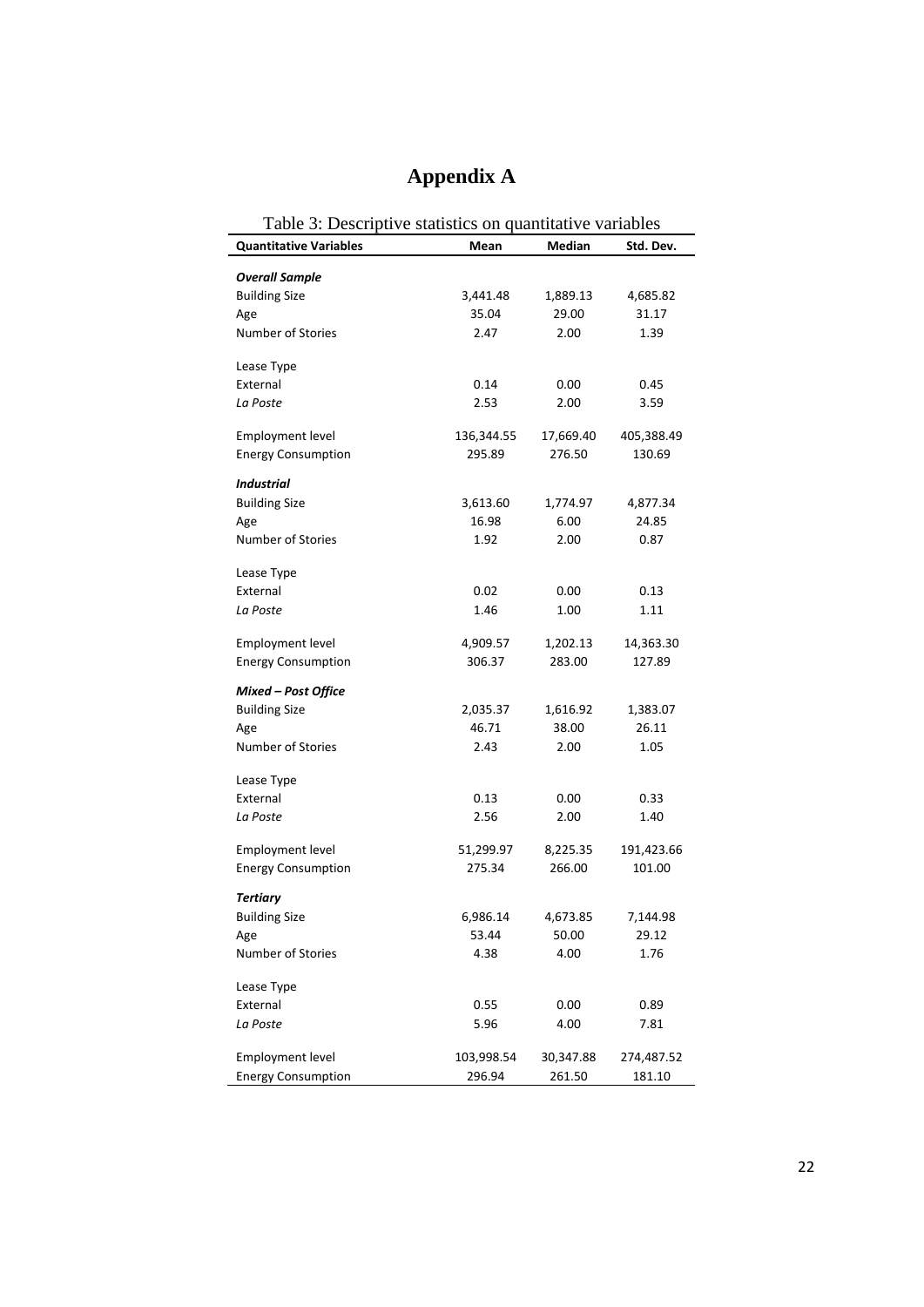| <b>Qualitatives Variables</b> | <b>Observation</b> | % of the Sample |
|-------------------------------|--------------------|-----------------|
|                               |                    |                 |
| Industrial                    | 247                | 44.27%          |
| Mixed – Post Office           | 190                | 34.05%          |
| Tertiary                      | 86                 | 15.41%          |
| <b>Strategic</b>              | 74                 | 13.26%          |
| Paris                         | 112                | 20%             |
| <b>Energy Consumption</b>     |                    |                 |
| Class_A                       | 1                  | 0.18%           |
| Class_B                       | 11                 | 1.97%           |
| Class_C                       | 24                 | 4.30%           |
| Class_D                       | 143                | 25.63%          |
| Class_E                       | 217                | 38.89%          |
| Class_F                       | 113                | 20.25%          |
| Class_G                       | 29                 | 5.20%           |
| Class_H                       | 14                 | 2.51%           |
| Class I                       | 6                  | 1.08%           |
| Total                         | 558                | 100%            |

Table 4: Descriptive statistics on quantitative variables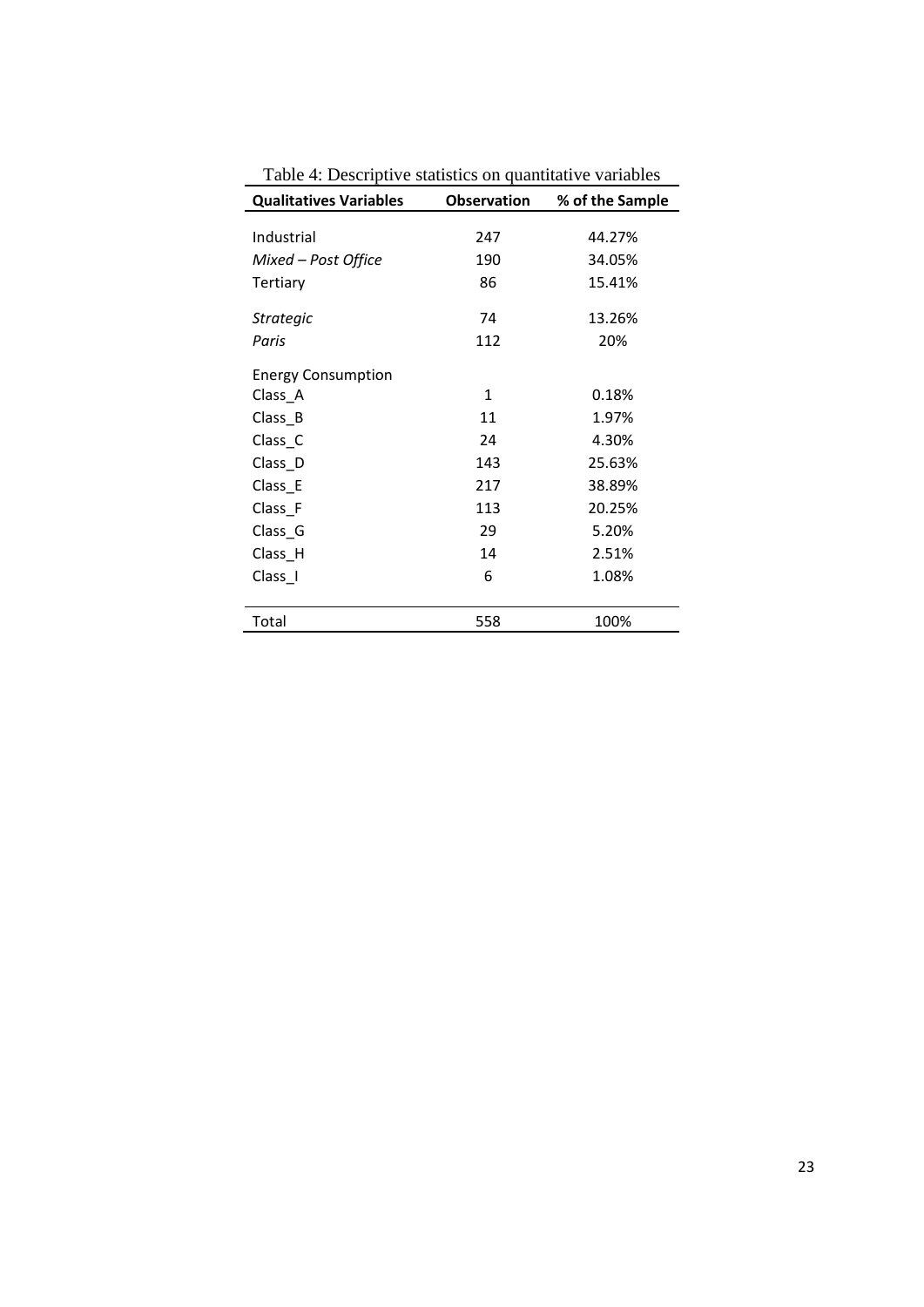| Table 5: Results of Model 1 on the overall sample |             |          |             |         |  |  |
|---------------------------------------------------|-------------|----------|-------------|---------|--|--|
| <b>Asset Value</b>                                |             | Model 1a | Model 1b    |         |  |  |
|                                                   | Coefficient | P-value  | Coefficient | P-value |  |  |
| Building Type $(T_i)$                             |             |          |             |         |  |  |
| Industrial                                        | 0.039       | 0.678    | 0.035       | 0.714   |  |  |
| <b>Tertiary</b>                                   | $0.295*$    | 0.006    | $0.285*$    | 0.008   |  |  |
| Mixed - Post Office                               | $0.354***$  | 0.000    | $0.357***$  | 0.0001  |  |  |
| Strategic $(S_i)$                                 | 0.017       | 0.783    | 0.026       | 0.681   |  |  |
| Ln Building Size $(BS_i)$                         | $0.765***$  | < .0001  | $0.766***$  | < .0001 |  |  |
| Ln Employment $(E_i)$                             | $0.067***$  | 0.000    | $0.064***$  | 0.000   |  |  |
| Number of Stories ( $NS_i$ )                      |             |          |             |         |  |  |
| NbStories <sub>1</sub>                            | $-0.124$    | 0.151    | $-0.117$    | 0.177   |  |  |
| NbStories <sub>2</sub>                            | $-0.220**$  | 0.003    | $-0.219**$  | 0.004   |  |  |
| NbStories 3                                       | $-0.353***$ | <.0001   | $-0.355***$ | <.0001  |  |  |
| Age $(A_i)$                                       |             |          |             |         |  |  |
| AGE_D1                                            | $0.296**$   | 0.004    | $0.292**$   | 0.004   |  |  |
| AGE D2                                            | $0.318***$  | 0.000    | $0.316***$  | 0.000   |  |  |
| AGE D3                                            | 0.110       | 0.198    | 0.109       | 0.203   |  |  |
| AGE D4                                            | $-0.213**$  | 0.009    | $-0.218*$   | 0.008   |  |  |
| AGE_D5                                            | $-0.144*$   | 0.077    | $-0.140*$   | 0.087   |  |  |
| AGE D6                                            | $-0.145*$   | 0.089    | $-0.146*$   | 0.089   |  |  |
| AGE_D7                                            | $-0.106$    | 0.223    | $-0.115$    | 0.187   |  |  |
| AGE_D8                                            | $-0.158*$   | 0.061    | $-0.157*$   | 0.062   |  |  |
| AGE_D9                                            | $-0.069$    | 0.414    | $-0.066$    | 0.438   |  |  |
| Energy Consumption $(C_i)$                        |             |          |             |         |  |  |
| D1 (172)                                          | $-0.094$    | 0.303    |             |         |  |  |
| D <sub>2</sub> (208)                              | $-0.083$    | 0.328    |             |         |  |  |
| D3 (226)                                          | $-0.015$    | 0.857    |             |         |  |  |
| D4 (253)                                          | 0.040       | 0.636    |             |         |  |  |
| D5 (276)                                          | $-0.078$    | 0.354    |             |         |  |  |
| D6 (295)                                          | 0.037       | 0.656    |             |         |  |  |
| D7 (327)                                          | $-0.006$    | 0.944    |             |         |  |  |
| D8 (367)                                          | $0.197**$   | 0.015    |             |         |  |  |
| D9 (436)                                          | 0.048       | 0.560    |             |         |  |  |
| classB (90)                                       |             |          | $-0.114$    | 0.508   |  |  |
| classC (150)                                      |             |          | $-0.126$    | 0.281   |  |  |
| classD (230)                                      |             |          | $-0.057$    | 0.451   |  |  |
| classE (330)                                      |             |          | $-0.004$    | 0.951   |  |  |
| classF (450)                                      |             |          | 0.107       | 0.150   |  |  |
|                                                   |             |          |             |         |  |  |
| Local Control Variables (LM <sub>i</sub> )        | Included    |          | Included    |         |  |  |
| Adjusted R <sup>2</sup>                           | 0.77        |          | 0.77        |         |  |  |
| Observations                                      | 559         |          | 559         |         |  |  |

### **Appendix B**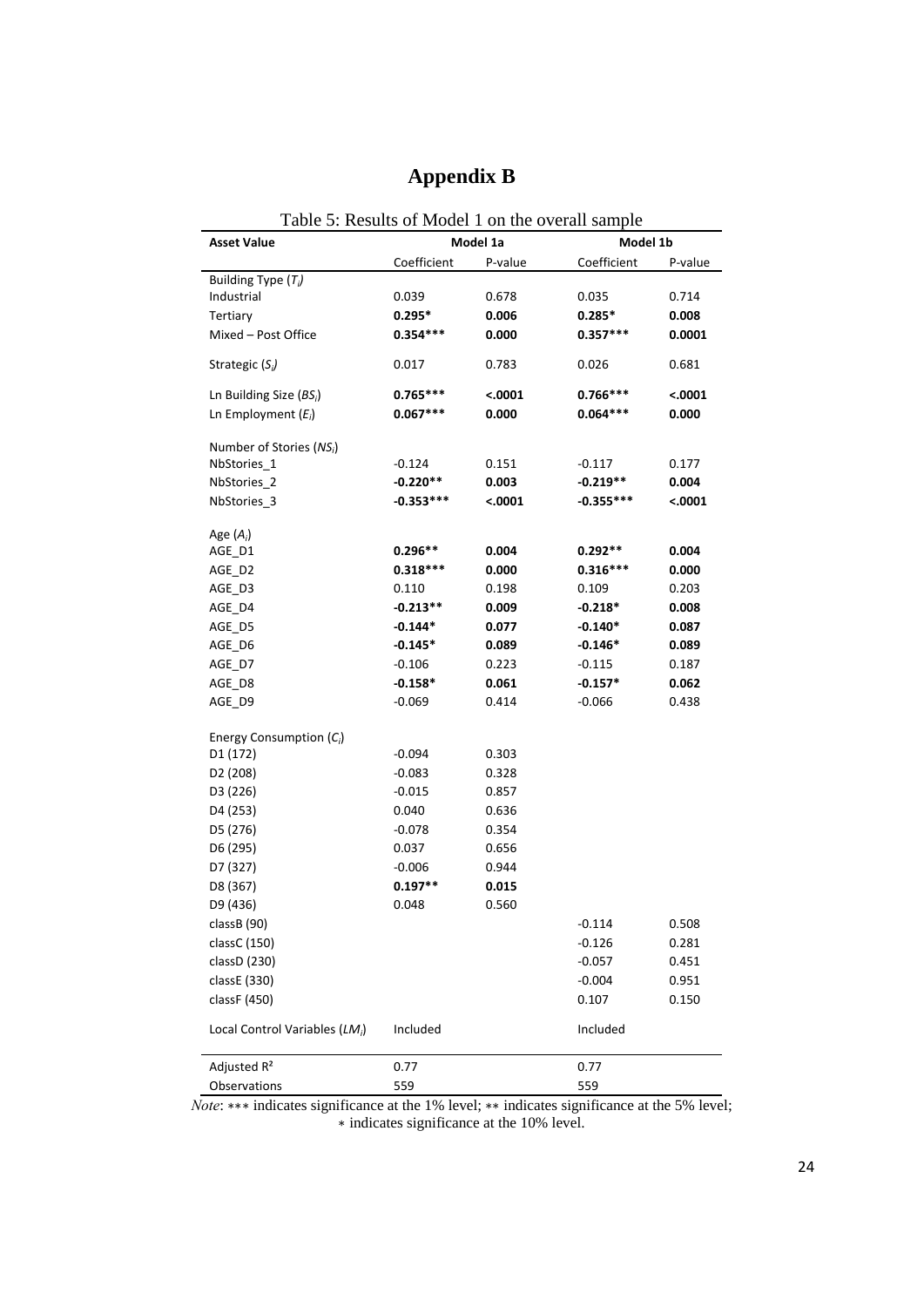| Model 2a<br>Model 2b<br>Rent                |                        |         |             |         |  |  |
|---------------------------------------------|------------------------|---------|-------------|---------|--|--|
|                                             | Coefficient<br>P-value |         | Coefficient | P-value |  |  |
| Building Type (T <sub>i</sub> )             |                        |         |             |         |  |  |
| Industrial                                  | $-0.075$               | 0.458   | $-0.071$    | 0.482   |  |  |
| Tertiary                                    | 0.145                  | 0.213   | 0.148       | 0.203   |  |  |
| Mixed - Post Office                         | 0.049                  | 0.607   | 0.063       | 0.515   |  |  |
|                                             |                        |         |             |         |  |  |
| Strategic (S <sub>i</sub> )                 | $-0.022$               | 0.745   | $-0.014$    | 0.837   |  |  |
| Ln Building Size $(BS_i)$                   | $0.812***$             | < .0001 | $0.815***$  | 0.0001  |  |  |
| Ln Employment $(E_i)$                       | $0.060**$              | 0.002   | $0.059**$   | 0.002   |  |  |
|                                             |                        |         |             |         |  |  |
| Lease Type $(LT_i)$                         |                        |         |             |         |  |  |
| External                                    | $0.126**$              | 0.017   | $0.117**$   | 0.027   |  |  |
| La Poste                                    | $0.011*$               | 0.078   | $0.010*$    | 0.095   |  |  |
|                                             |                        |         |             |         |  |  |
| Number of Stories ( $NS_i$ )<br>NbStories_1 | 0.100                  | 0.277   | 0.104       | 0.263   |  |  |
| NbStories <sub>2</sub>                      | $-0.075$               | 0.346   | $-0.075$    | 0.348   |  |  |
| NbStories_3                                 | $-0.205**$             | 0.010   | $-0.215*$   | 0.007   |  |  |
|                                             |                        |         |             |         |  |  |
| Age $(A_i)$                                 |                        |         |             |         |  |  |
| AGE_D1                                      | $0.336**$              | 0.002   | $0.323**$   | 0.003   |  |  |
| AGE D2                                      | $0.327***$             | 0.000   | $0.323***$  | 0.000   |  |  |
| AGE D3                                      | 0.064                  | 0.480   | 0.065       | 0.471   |  |  |
| AGE D4                                      | $-0.175**$             | 0.044   | $-0.189**$  | 0.030   |  |  |
| AGE_D5                                      | $-0.022$               | 0.802   | $-0.023$    | 0.791   |  |  |
| AGE D6                                      | $-0.160*$              | 0.079   | $-0.160*$   | 0.081   |  |  |
| AGE_D7                                      | $-0.010$               | 0.918   | $-0.025$    | 0.790   |  |  |
| AGE D8                                      | $-0.110$               | 0.223   | $-0.115$    | 0.201   |  |  |
| AGE_D9                                      | $-0.062$               | 0.499   | $-0.060$    | 0.512   |  |  |
|                                             |                        |         |             |         |  |  |
| Energy Consumption $(C_i)$                  |                        |         |             |         |  |  |
| D <sub>1</sub> (172)                        | $-0.039$               | 0.693   |             |         |  |  |
| D <sub>2</sub> (208)                        | 0.045                  | 0.620   |             |         |  |  |
| D3 (226)                                    | 0.115                  | 0.208   |             |         |  |  |
| D4 (253)                                    | $0.182**$              | 0.047   |             |         |  |  |
| D5 (276)                                    | 0.095                  | 0.287   |             |         |  |  |
| D6 (295)                                    | 0.089                  | 0.320   |             |         |  |  |
| D7 (327)                                    | 0.113                  | 0.197   |             |         |  |  |
| D8 (367)                                    | $0.206**$              | 0.018   |             |         |  |  |
| D9 (436)                                    | 0.044                  | 0.623   |             |         |  |  |
| classB (90)                                 |                        |         | 0.018       | 0.923   |  |  |
| classC (150)                                |                        |         | $-0.078$    | 0.528   |  |  |
| classD (230)                                |                        |         | 0.064       | 0.436   |  |  |
| classE (330)                                |                        |         | 0.110       | 0.149   |  |  |
| classF (450)                                |                        |         | 0.112       | 0.166   |  |  |
|                                             |                        |         |             |         |  |  |
| Local Control Variables (LM <sub>i</sub> )  | Included               |         | Included    |         |  |  |
|                                             |                        |         |             |         |  |  |
| Adjusted R <sup>2</sup>                     | 0.77                   |         | 0.77        |         |  |  |
| Observations                                | 550                    |         | 550         |         |  |  |

Table 6: Results of Model 2 on the overall sample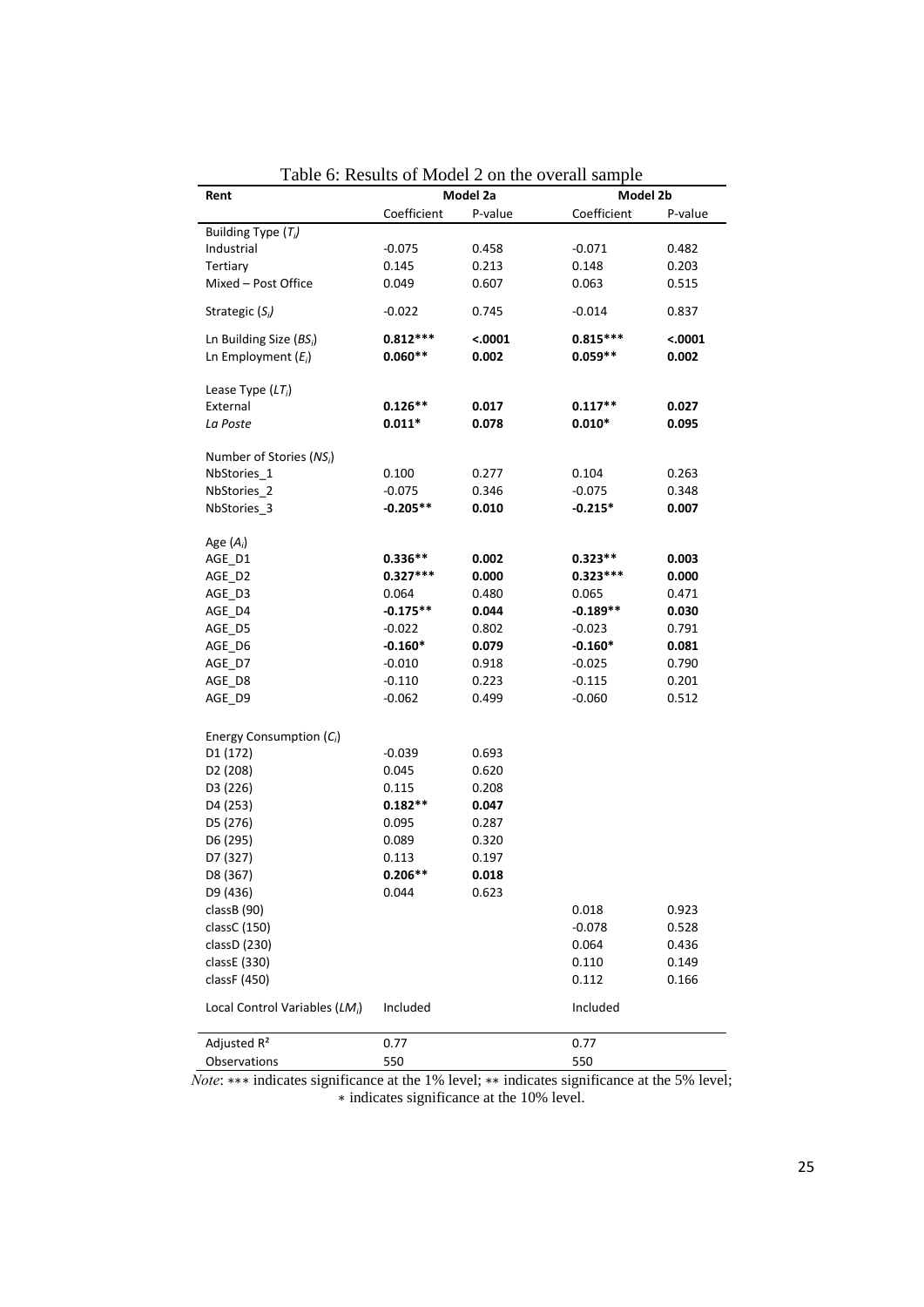| Rent                         |             | Model 2a | Model 2b    |         |  |
|------------------------------|-------------|----------|-------------|---------|--|
|                              | Coefficient | P-value  | Coefficient | P-value |  |
| Paris <sub>i</sub>           | $0,474***$  | $70001$  | 0,489 ***   | <,0001  |  |
| Strategic $(S_i)$            | $-0,128$    | 0,190    | $-0,133$    | 0,172   |  |
| Ln Building Size $(BS_i)$    | $0,654***$  | <,0001   | $0,658***$  | $70001$ |  |
| Ln Employment $(E_i)$        | $0,137***$  | <,0001   | $0,138***$  | $0001$  |  |
| Lease Type $(LT_i)$          |             |          |             |         |  |
| External                     | $-0,003$    | 0,973    | 0,025       | 0,752   |  |
| La Poste                     | $0,079***$  | 0,001    | $0,067**$   | 0,006   |  |
| Number of Stories ( $NS_i$ ) |             |          |             |         |  |
| NbStories_1                  | $0,346***$  | 0,000    | $0,299***$  | 0,001   |  |
| NbStories 2                  | 0,032       | 0,609    | 0,043       | 0,483   |  |
| Age $(A_i)$                  |             |          |             |         |  |
| AGE_D1                       | 0,184       | 0,121    | 0,191*      | 0,092   |  |
| AGE_D2                       | $-0,047$    | 0,683    | $-0,060$    | 0,596   |  |
| AGE D3                       | $-0,039$    | 0,732    | 0,039       | 0,723   |  |
| AGE D4                       | $-0,075$    | 0,558    | $-0,030$    | 0,809   |  |
| AGE D5                       | 0,141       | 0,200    | $0,181*$    | 0,096   |  |
| AGE D6                       | 0,003       | 0,981    | 0,074       | 0,504   |  |
| AGE_D7                       | $-0,040$    | 0,725    | 0,025       | 0,823   |  |
| AGE_D8                       | 0,009       | 0,935    | 0,029       | 0,791   |  |
| AGE D9                       | $-0,053$    | 0,644    | 0,023       | 0,841   |  |
| Energy Consumption $(C_i)$   |             |          |             |         |  |
| D1 (172)                     | 0,060       | 0,632    |             |         |  |
| D <sub>2</sub> (212)         | $-0,002$    | 0,986    |             |         |  |
| D3 (223)                     | $-0,016$    | 0,901    |             |         |  |
| D4 (245)                     | 0,150       | 0,225    |             |         |  |
| D5 (266)                     | $-0,038$    | 0,752    |             |         |  |
| D6 (284)                     | $-0,078$    | 0,526    |             |         |  |
| D7 (312)                     | 0,110       | 0,336    |             |         |  |
| D8 (343)                     | $-0,045$    | 0,698    |             |         |  |
| D9 (387)                     | 0,182       | 0,119    |             |         |  |
| classB (90)                  |             |          | 0,606*      | 0,006   |  |
| classC (150)                 |             |          | 0,065       | 0,700   |  |
| classD (230)                 |             |          | 0,217       | 0,109   |  |
| classE (330)                 |             |          | 0,217*      | 0,085   |  |
| classF (450)                 |             |          | 0,291**     | 0,023   |  |
| Adjusted R <sup>2</sup>      | 0,72        |          | 0,72        |         |  |
| Observations                 | 221         |          | 221         |         |  |

Table 7: Results of Model 2 for *Mixed – Post Office* buildings.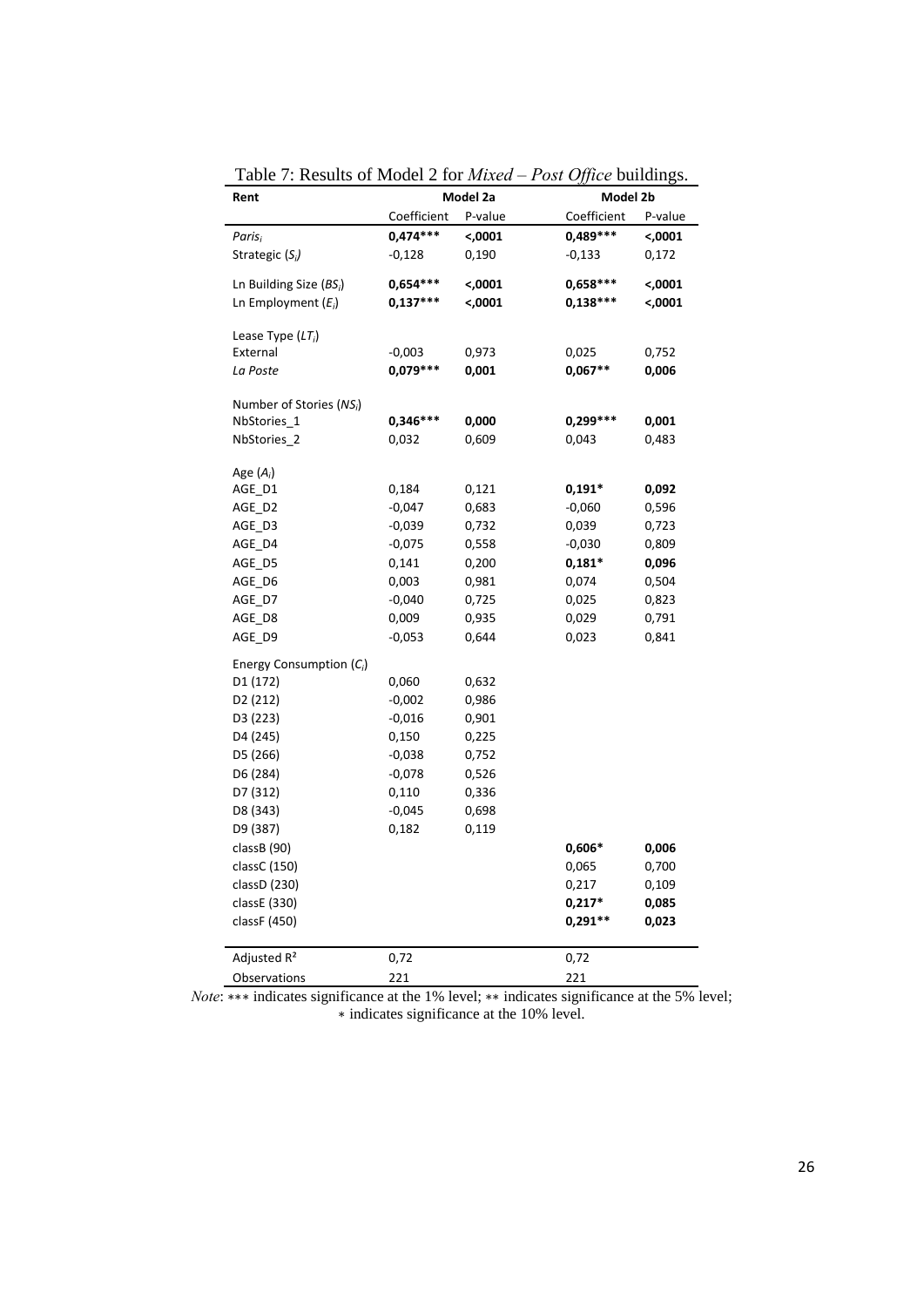| Rent                                 |             | Model 2a |             | Model 2b |  |  |
|--------------------------------------|-------------|----------|-------------|----------|--|--|
|                                      | Coefficient | P-value  | Coefficient | P-value  |  |  |
| Paris <sub>i</sub>                   | 0.231       | 0.174    | 0.198       | 0.258    |  |  |
| Strategic $(S_i)$                    | $-0.167$    | 0.221    | $-0.198$    | 0.170    |  |  |
| Ln Building Size $(BS_i)$            | $0.946***$  | < .0001  | $0.976***$  | < .0001  |  |  |
| Ln Employment $(E_i)$                | $0.216***$  | < .0001  | $0.206***$  | < .0001  |  |  |
|                                      |             |          |             |          |  |  |
| Lease Type $(LT_i)$                  |             |          |             |          |  |  |
| External                             | $-0.110$    | 0.164    | $-0.123$    | 0.113    |  |  |
| La Poste                             | $0.010*$    | 0.099    | 0.008       | 0.212    |  |  |
| Number of Stories (NS <sub>i</sub> ) |             |          |             |          |  |  |
| NbStories <sub>1</sub>               | $-0.322*$   | 0.061    | $-0.332**$  | 0.049    |  |  |
| NbStories <sub>2</sub>               | $-0.344**$  | 0.032    | $-0.368**$  | 0.021    |  |  |
| NbStories 3                          | $-0.042$    | 0.806    | $-0.017$    | 0.920    |  |  |
|                                      |             |          |             |          |  |  |
| Age $(A_i)$                          |             |          |             |          |  |  |
| AGE_D1                               | 0.013       | 0.952    | $-0.027$    | 0.900    |  |  |
| AGE D2                               | 0.121       | 0.550    | 0.037       | 0.861    |  |  |
| AGE D3                               | 0.080       | 0.678    | 0.043       | 0.828    |  |  |
| AGE_D4                               | $-0.051$    | 0.795    | $-0.037$    | 0.857    |  |  |
| AGE D5                               | 0.052       | 0.814    | $-0.046$    | 0.845    |  |  |
| AGE D6                               | 0.045       | 0.821    | 0.055       | 0.795    |  |  |
| AGE_D7                               | 0.262       | 0.253    | 0.277       | 0.262    |  |  |
| AGE_D8                               | 0.089       | 0.679    | 0.045       | 0.838    |  |  |
| AGE D9                               | $-0.010$    | 0.964    | $-0.135$    | 0.547    |  |  |
| Energy Consumption $(C_i)$           |             |          |             |          |  |  |
| D1_conso (147)                       | $0.770***$  | 0.001    |             |          |  |  |
| D2_conso (173)                       | 0.173       | 0.487    |             |          |  |  |
| D3 conso (210)                       | $0.552**$   | 0.027    |             |          |  |  |
| D4_conso (244)                       | $0.583**$   | 0.017    |             |          |  |  |
| D5 conso (261)                       | $0.535**$   | 0.024    |             |          |  |  |
| D6_conso (276)                       | $0.670**$   | 0.006    |             |          |  |  |
| D7 conso (327)                       | $0.445*$    | 0.097    |             |          |  |  |
| D8_conso (368)                       | $0.475*$    | 0.055    |             |          |  |  |
| D9_conso (496)                       | 0.335       | 0.153    |             |          |  |  |
| classB (90)                          |             |          | $0.568*$    | 0.064    |  |  |
| classC (150)                         |             |          | $0.492**$   | 0.047    |  |  |
| classD (230)                         |             |          | 0.331       | 0.125    |  |  |
| classE (330)                         |             |          | $0.462**$   | 0.029    |  |  |
| classF (450)                         |             |          | 0.278       | 0.195    |  |  |
|                                      |             |          |             |          |  |  |
| Adjusted R <sup>2</sup>              | 0.89        |          | 0.88        |          |  |  |
| Observations                         | 83          |          | 83          |          |  |  |

Table 8: Results of Model 2 for *Tertiary* buildings.